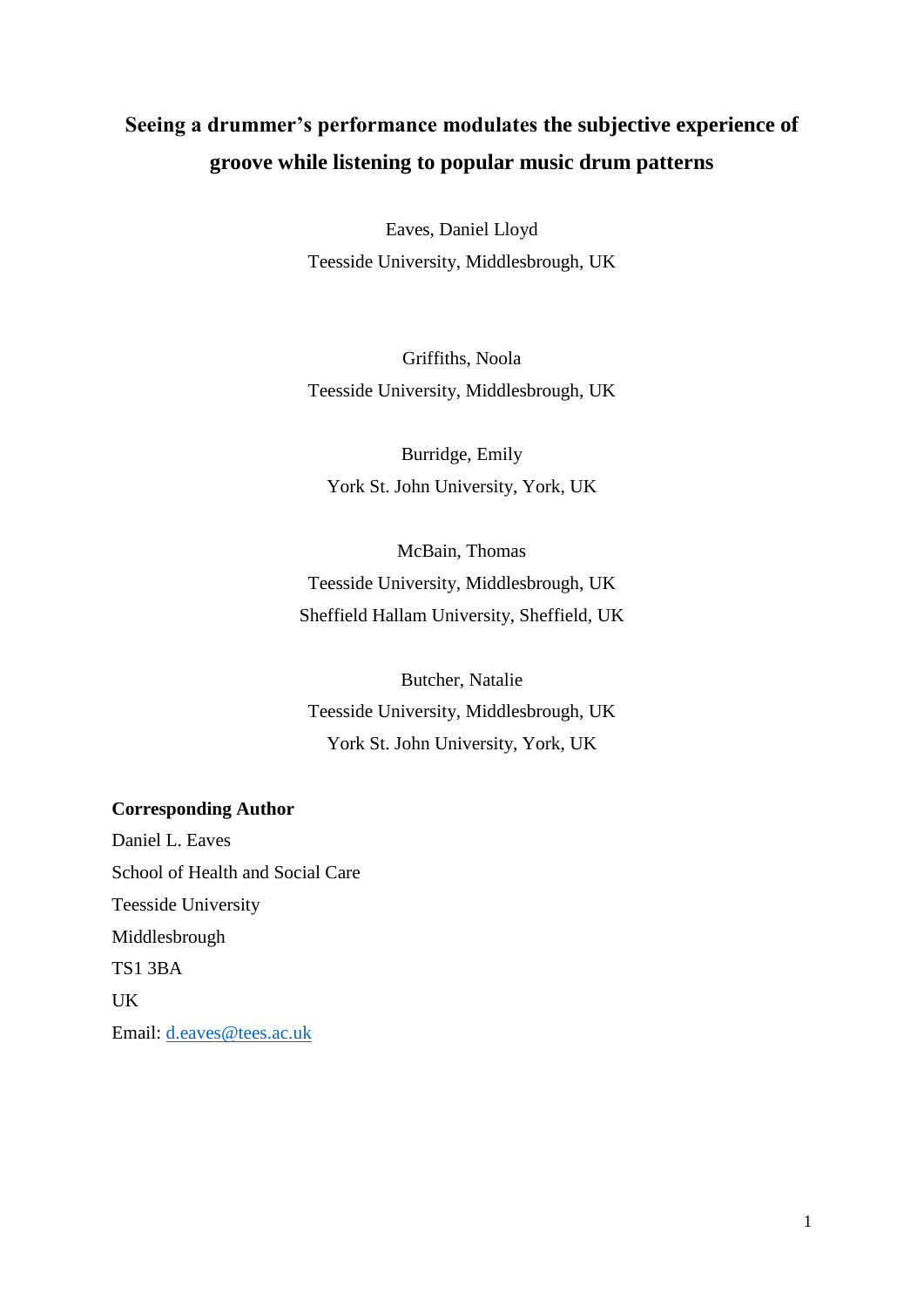### **Abstract**

Spontaneous rhythmical movements, like foot-tapping and head-bobbing, often emerge when people listen to music, promoting the sensation of being in the 'groove': a psychological construct that additionally incorporates positive affect. Here we report the first study to investigate if seeing the music maker modulates this subjective experience of groove. Across trials participants ( $n = 36$ ) listened to high and low groove drum beats, while concurrently observing a task-irrelevant point-light display (PLD) of the drummer. The PLD was either *fully-corresponding* with the audio or was incompatible across three other visual display conditions: a *static* PLD, a corresponding but *asynchronous* PLD (0.5s time shifted); or a *noncorresponding* PLD (e.g. low groove audio paired with high groove PLD). Participants rated: (a) their desire to move; and (b) the perceived groove in response to the auditory beats only, using 8-point Likert scales. In both measurements there were significant main effects of groove level and of visual display. Ratings were higher for high compared to low groove audio, and for the fully-corresponding condition compared to the other three visual conditions. The participants' desire to move was also rated higher in the static condition compared to the noncorresponding condition, while the two-way interaction was also significant: ratings were higher for the high compared to low groove audio in the fully-corresponding, static and asynchronous conditions, but not in the non-corresponding condition. These findings identify the importance of seeing as well as hearing the musician for an enhanced listening experience, which necessitates a multimodal account of music perception.

Key words: multisensory integration; visuo-motor priming; motor resonance; mirror neurons; music perception; audio-visual processing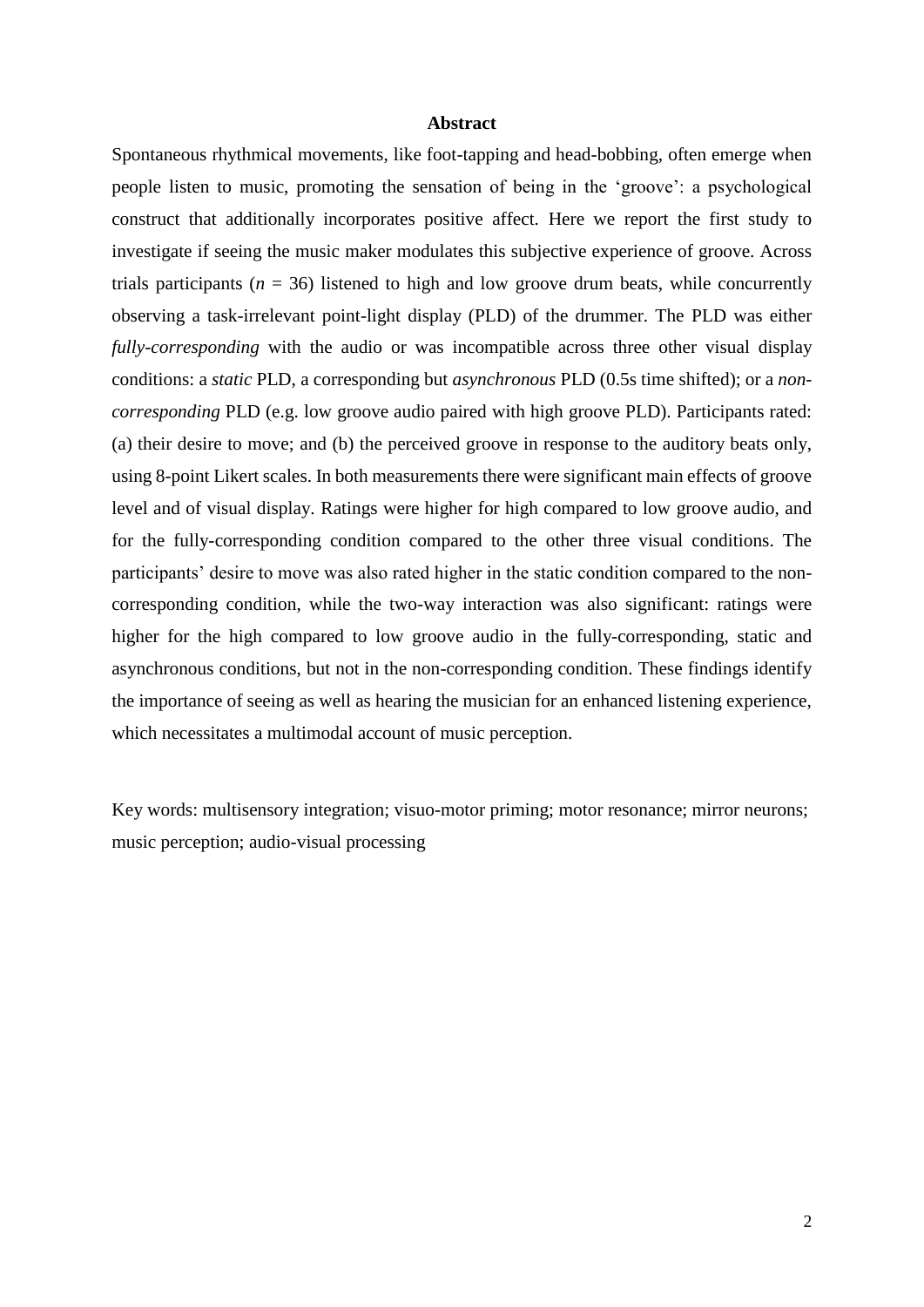#### **Introduction**

One of the most fundamental ways we engage with music is through movement; these movements are often spontaneous, taking such forms as head bobbing and foot tapping, and are typically accompanied by pleasurable feelings. This phenomenon, commonly described as the sensation of 'groove', is gathering research interest. While recent studies have begun to investigate the musical properties associated with the experience of groove (e.g. Sioros, Miron, Davies, Gouyon & Madison, 2014; Stupacher, Hove & Janata, 2016; Witek, Clarke, Wallentin, Kringelbach & Vuust, 2014), the impact of seeing the music maker's body movements is currently underexplored. This is despite a growing interest in multisensory integration research within the music perception literature (e.g. Schutz & Lipscomb, 2007; Petrini et al., 2009; Zatorre, Chen, & Penhune, 2007).

Multisensory integration (MSI) theory states that the perception of everyday events requires the fusion of information from multiple senses. According to *optimal integration theory*, the relative influence of each modality depends on its perceived reliability in conveying information (Alais & Burr, 2004; Massaro, 2004). Several key principles of MSI have been identified. MSI is more likely or stronger when a number of uni-sensory stimuli are perceived to either come from approximately the same place (the spatial rule: King & Palmer, 1985; Meredith & Stein, 1986), or occur at approximately the same time (the temporal rule: King & Palmer, 1985; Meredith, Nemitz & Stein, 1987). Since stimuli from different sensory modalities (e.g. visual and auditory) require different amounts of time to be processed, there is a window of multisensory integration, wherein stimuli occurring more than 0.2 seconds apart are unlikely to be perceived as comprising a single event (van Wassenhove, Grant & Poeppel, 2007). MSI is also more likely to occur or be stronger when the uni-sensory stimuli cause relatively weak responses on their own (the principle of inverse effectiveness: Meredith & Stein, 1983; 1986), or when they contain congruent semantic information (principle of semantic congruence: Laurienti, Kraft, Maldjian, Burdette & Wallace, 2004). Research has begun to investigate multisensory integration in music perception, to understand how the different sensory modalities involved in music performance might interact and alter the perception of each other (c.f., Coutinho & Scherer, 2017; Lee & Noppeney, 2014). In this context, the current research investigates whether seeing the music-maker's movements can affect the subjective experience of groove.

Early research into groove from an ethnomusicological perspective described the musical properties with which it is associated. At the core of groove are timing patterns (Iyer, 2002; Keil & Feld, 1994) and rhythmic features, such as an isochronous pulse created by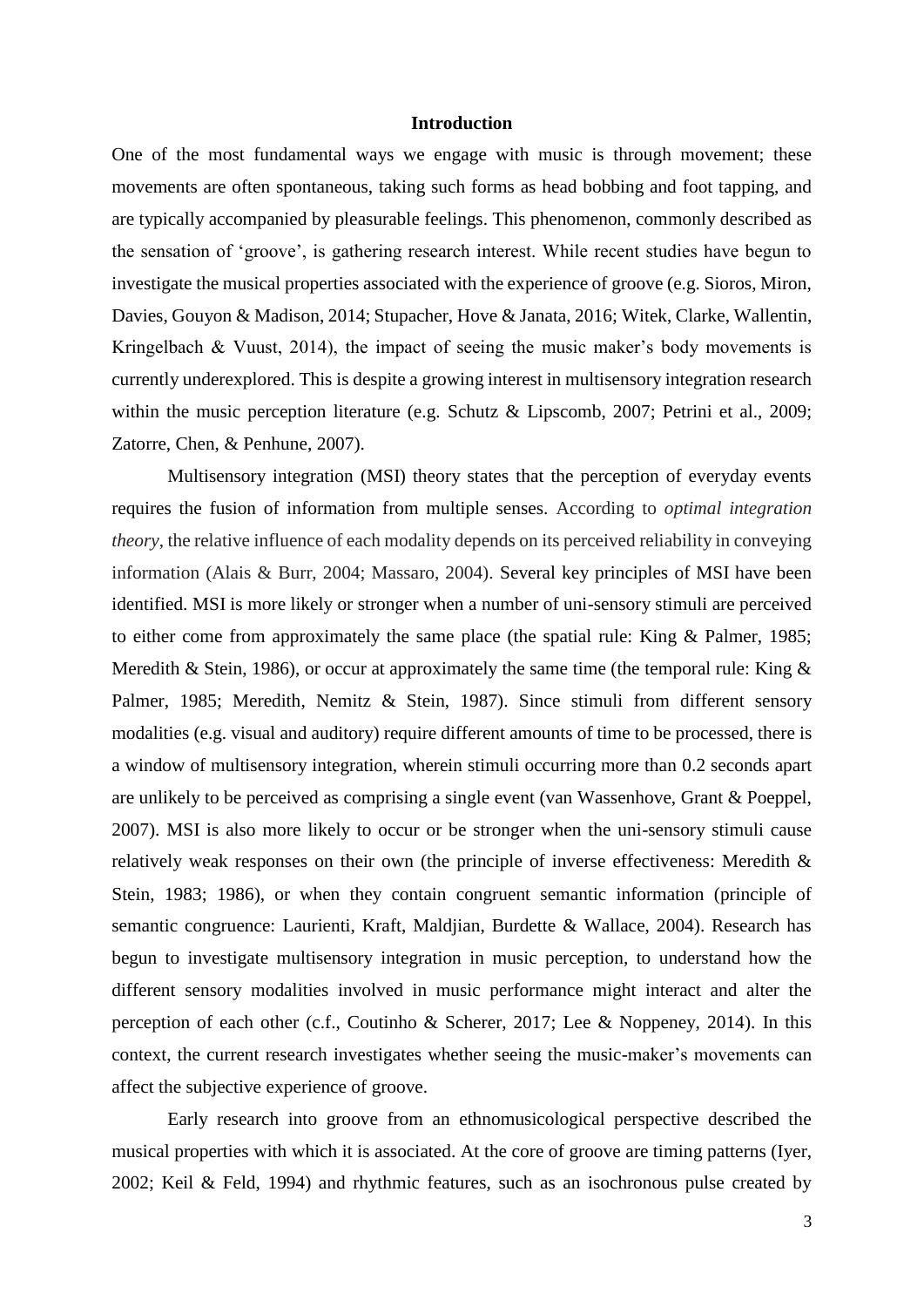interconnecting rhythms (Iyer, 2002). More recently, music cognition research has identified a range of factors that contribute toward a sense of groove, including: microtiming (Davies, Madison, Silva & Gouyon, 2013; Frühauf, Kopiez & Platz, 2013; Kilchenmann & Senn, 2015; Senn, Kilchenmann, von Georgi & Bullerjahn, 2016), tempo (Etani, Marui, Kawase, & Keller, 2018), beat salience and the density of events between beats (Madison, Gouyon, Ullén, & Hörnström, 2011), listener attitude and rhythmic variability (Senn, Kilchenmann, Bechtold & Hoesl, 2018), as well as listener preferences (Hofmann, Wesolowski & Goebl, 2017), and syncopation (Madison & Sioros 2014; Senn et al., 2018; Sioros, et al., 2014; Witek et al., 2014; Witek, Popescu, Clarke, Hansen, Konvalinka, Kringelbach & Vuust, 2017). Moreover, Witek et al.'s (2014) work forms part of a complementary body of research in psychology that has begun to study groove from a perceptual and subjective experiential perspective.

In an influential study that sought to define and characterise groove as a psychological construct, Janata, Tomic and Haberman (2012) found that a broad range of musical excerpts can be reliably evaluated for their perceived groove. There is considerable consistency for groove ratings across musical genres and styles, which suggests the subjective experience of groove consists of psychological factors that are independent of musical style (Madison, 2006). The *desire to move* is a central feature of this experience, with greater neural activation in motor and motor-related brain areas when people listen to high compared to low groove music (Stupacher, Hove, Novembre, Schütz-Bosbach & Keller, 2013). Recent work has also established that an affective component accompanies this motor response, suggesting a bidirectional relationship between movement and pleasure (Janata et al., 2012; Witek et al., 2014). Indeed, there is now a consensus in the literature that groove is a psychological construct comprising a sensori-motor response coupled with a strong affective component (see Witek, 2016).

While previous research has focussed on the auditory qualities of music that modulate perceived groove, the impact of seeing a performer's movements on the audience's experience of groove is yet to be examined. There is a related body of evidence showing visual information can influence how an audience responds to and perceives music. In a meta-analysis of studies investigating music evaluation of liking, expressiveness and performance quality, Platz and Kopiez (2012) found a medium effect size for the visual component. There is also some evidence that visual information has a relatively greater effect on audience ratings of performance quality compared to audio information (Griffiths & Reay, 2018).

In particular, a performer's body movements are a visual method of communication that may be very relevant to groove perception. Body movement conveys information on a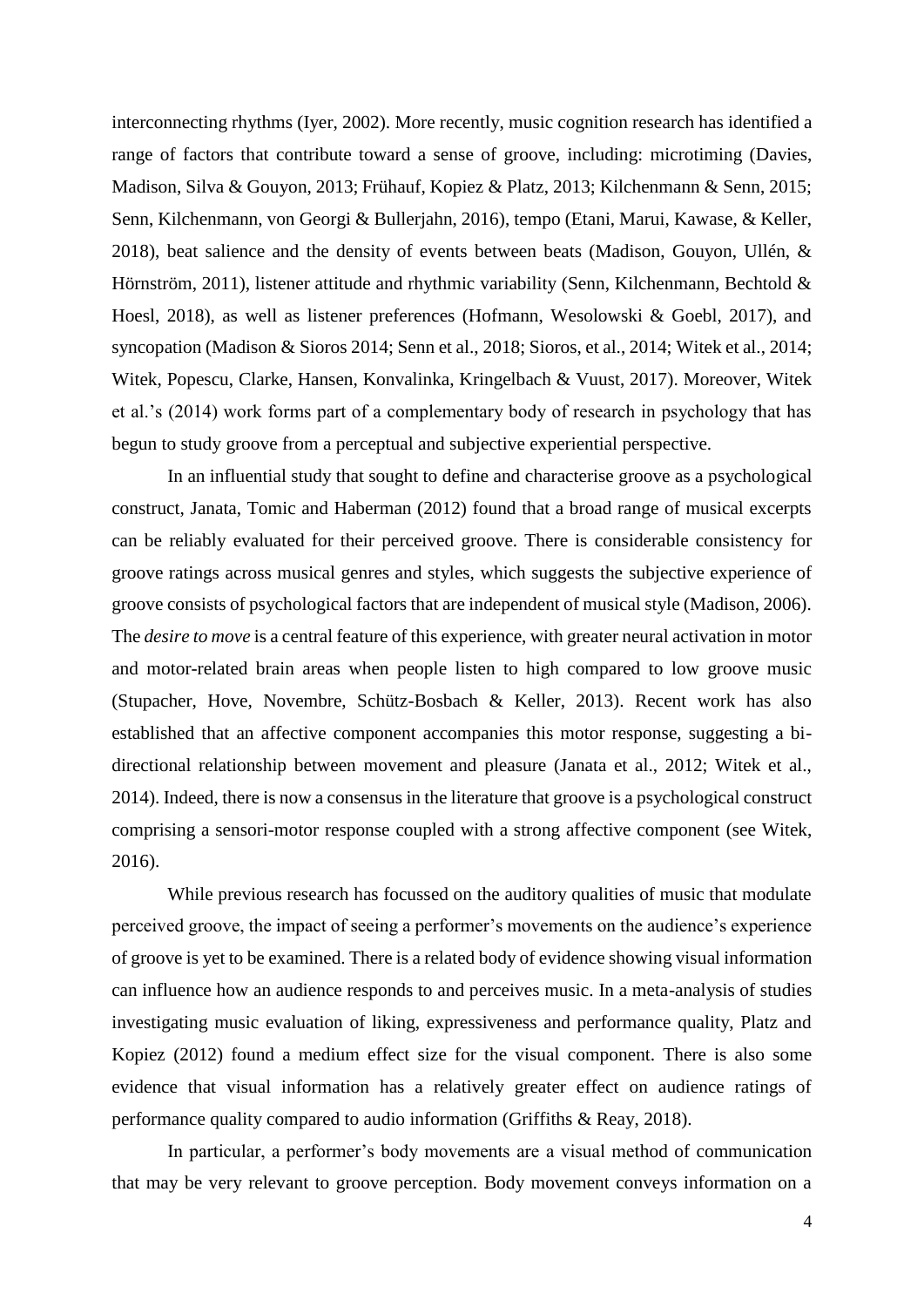range of aspects of music-making. In terms of musical content, this includes perceived musical structure (Vines, Krumhansl, Wanderley & Levitin, 2006), timing information such as phrasing and rubato (Juchniewicz, 2008), and aspects of pitch (Thompson & Russo, 2007). Perceived and experienced emotion in performance is also communicated visually by musicians. Vines et al. (2006) found visual information could either augment or reduce perceived tension. Since tension is a measure correlated with emotional response (Vines et al., 2006), the visual information was believed to affect subjective emotional responses to music. While some studies show visual information can convey emotion more effectively than audio information (De Carlo & Guitella, 2004; Livingstone, Thompson, Wanderley & Palmer, 2015), observing the musician's actions can specifically communicate the emotion-related components of their musical performance (Coutinho & Scherer, 2017; Krahé, Hahn & Whitney, 2013).

When observing human actions, the neurocognitive processes underlying the imitation of that movement will also lead to automatic activation of premotor areas in the observer's brain, which correspond to execution of the observed action (Rizzolatti & Sinigaglia, 2010). This motor 'resonance' effect is well established in the action observation literature, but it is presently unclear if observing a musician's movement is in anyway related to the observer's subjective ratings of groove. Given that high groove music elicits stronger activations of motor regions in the brain compared to low groove music (Stupacher et al., 2013), it is conceivable that concurrent action observation may enhance this motor response further, which in turn may impact the experience of groove.

Collectively these findings suggest that seeing a musician's movements can convey both musical and emotional information, which may be important conduits for groove. This is due to their capacity to both communicate musical features that promote groove, and strengthen the affective component of music perception. These two sources of visual information may then supplement the associated motor resonance effect, which is derived through action observation *per se*. On these grounds the main aim of the current study was to investigate whether the subjective experience of groove in an auditory stimulus is affected by observing the music maker's actions.

In the present study participants rated high and low groove drum beats across trials. See Table 1. These songs had received either a particularly high or low groove rating in the study by Janata et al. (2012), where participants had rated over one hundred and fifty songs. In line with previous research, we presented drum patterns in isolation (c.f., Davies et al., 2013; Etani et al., 2018; Frühauf et al., 2013; Senn et al., 2018; Witek et al., 2014), rather than obtaining groove ratings of musical arrangements involving multiple instruments. In accordance with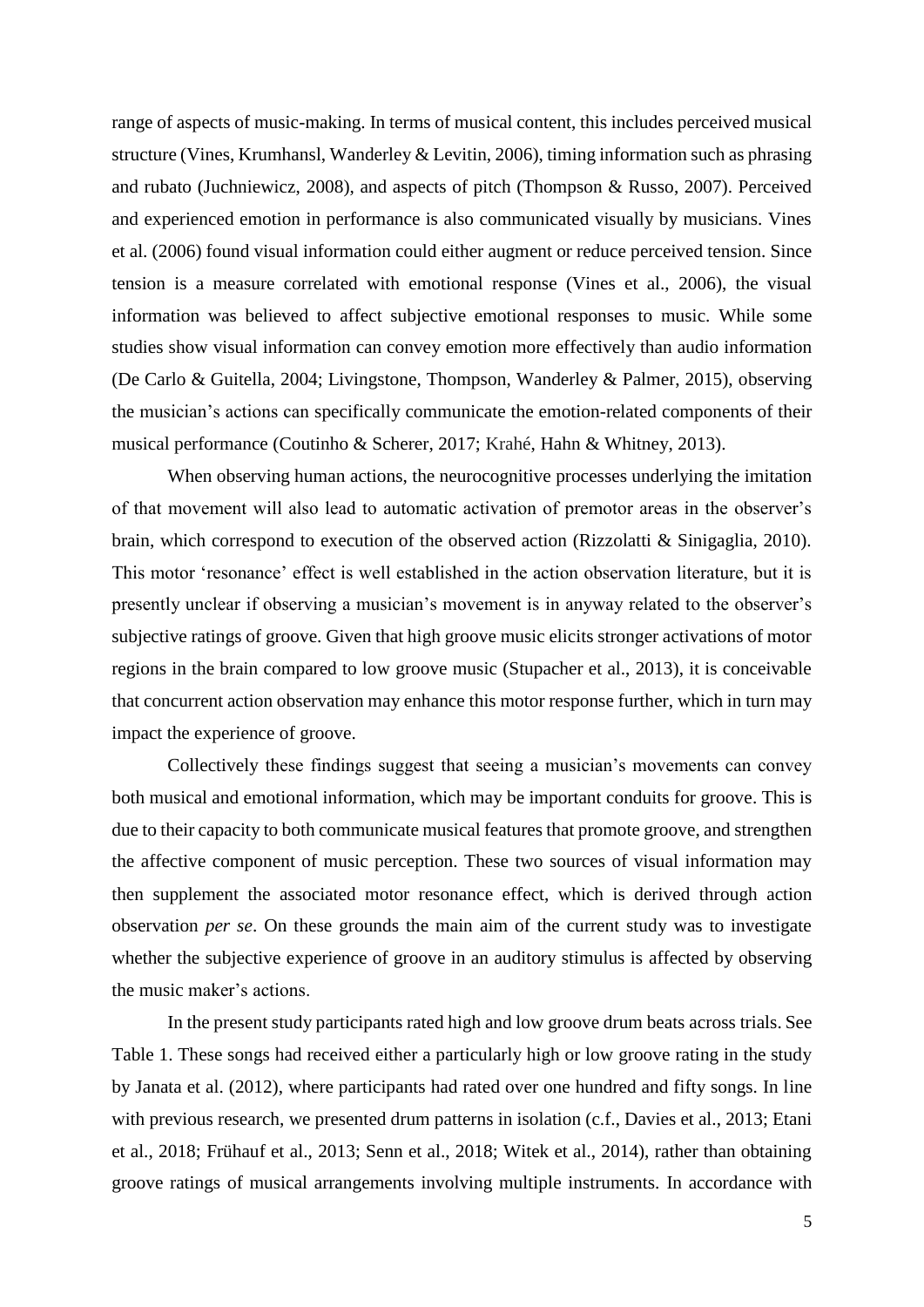Janata et al.'s (2012) findings we hypothesised that groove ratings would be higher for the high groove drum beats compared to the low groove drum beats.

To investigate our main research question, participants rated these high and low groove drum beats while observing a task-irrelevant point-light display (PLD) of the drummer under four visual display conditions. First, the *fully-corresponding* condition contained congruent dynamic visual information displaying the drummer's performance (as in a live music experience). Second, the *static* condition, displayed a still image from this PLD, and so acted as a baseline for rating the auditory stimuli. If observing the music maker can *enhance* the subjective experience of groove, ratings should be higher in the fully-corresponding than in the static condition. We also investigated whether the fully-corresponding condition affected groove ratings differently compared to two conditions presenting incompatible audio-visual combinations, which are discussed next.

While the fully-corresponding condition might conceivably enhance the subjective experience of groove, a discord between the audio and visual stimuli may produce an interference effect for several reasons. When there is a mismatch between the auditory and visual components one or more principles of multisensory integration may be violated, such that the two sensory channels are less likely to be combined into a single *coherent* percept. If so, this should lead to an interference effect in the present auditory task from the task-irrelevant visual stimulus.

Interference effects have been found in speech perception tasks. One example is the McGurk effect (McGurk & MacDonald, 1976), whereby the pairing of a voice articulating a consonant with an incongruent video of a face articulating a different consonant led participants to report hearing a different consonant than the one performed in either the auditory or visual channel. While these findings are within speech rather than music perception, it is argued that music shares many characteristics with speech, since both are composed of perceptually discrete elements organised in time-varying sequences (Petrini et al., 2009). Indeed, Quinto, Thompson, Russo and Trehub (2010) demonstrated the McGurk effect in sung stimuli, while Schulz and Lipscomb (2007) found similar effects for the perception of note length when participants observed marimba players with varying gesture lengths. In both speech and music perception we therefore create a single percept by integrating both relevant and irrelevant visual information with the available audio information; with incompatible stimuli having the potential to interfere with perceptual judgements.

Finally, behavioural experiments showing the clearest examples of the aforementioned motor resonance effect typically use an interference-based paradigm. For instance, observing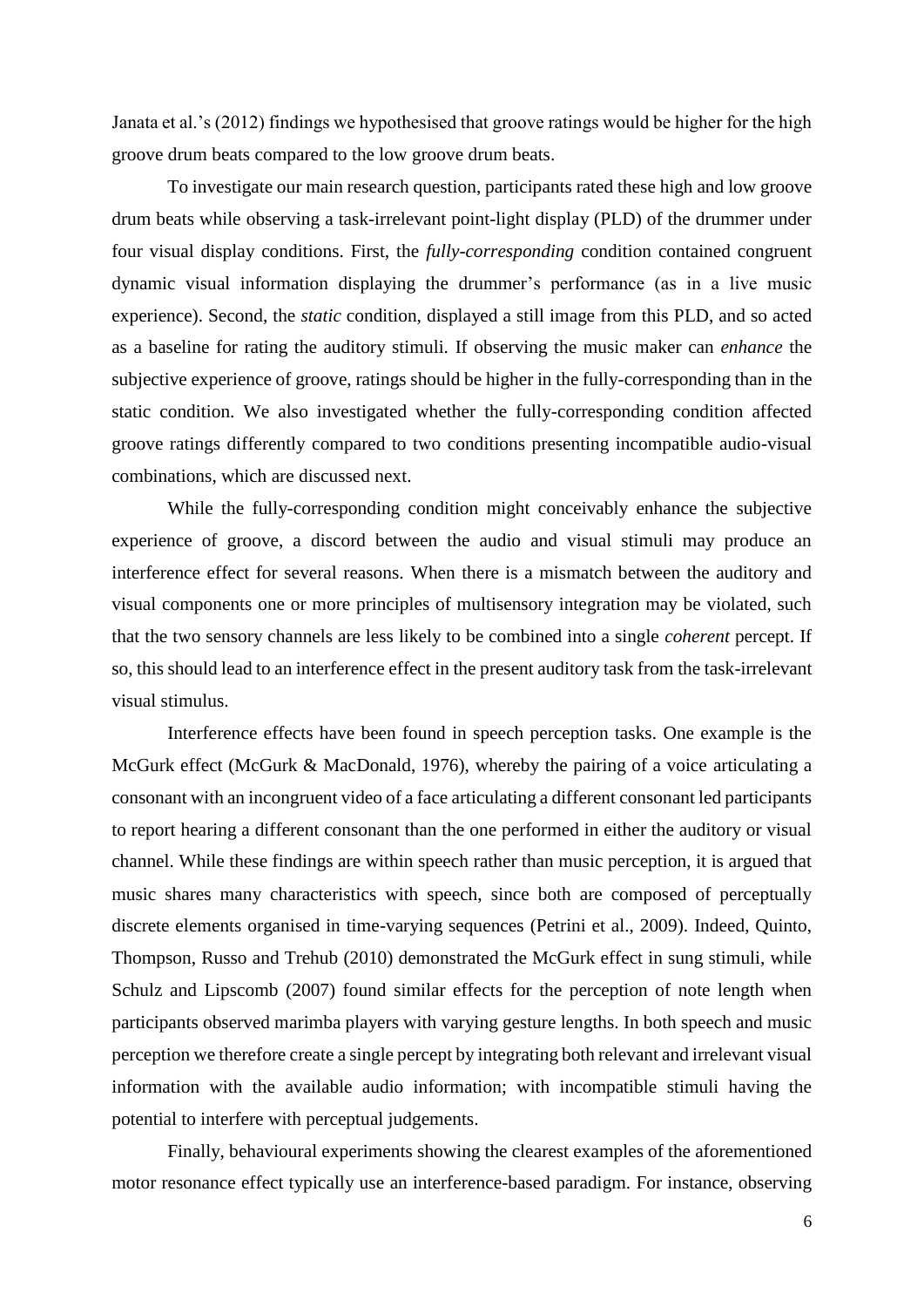an incongruent rhythmical action interferes with the kinematics both of concurrent (Kilner, Paulignan & Blakemore, 2003) and even subsequent execution of a different rhythmical action (Eaves, Turgeon & Vogt, 2012; Eaves, Haythornthwaite & Vogt, 2014). Similarly it is plausible that observing an incompatible drumming action may interfere with concurrent perception of the action-related sound. This is because the audio-generated motor response would differ from the visually-generated motor response, for example, in terms of rhythmical timing, which could degrade multisensory integration.

The final two visual display conditions were therefore incompatible. First, an *asynchronous* condition presented a PLD that was 0.5 seconds time shifted from the auditory track. Second, a *non-corresponding* condition provided a semantically incongruent PLD, e.g. high groove audio with low groove visual. These two conditions broadly violate the temporal and semantic congruence rules of MSI, respectively. Thus we investigated whether the subjective experience of groove depends on the degree of correspondence between the acoustic stimulus and the observed movement. Given the importance of rhythmic features and timing patterns to groove (Iyer, 2002; Keil & Feld, 1994) as well as past research beyond music perception that has revealed interference effects when simultaneous incongruent bodily movements are observed (e.g. Kilner et al., 2003; McGurk & MacDonald, 1976), it is likely these two incompatible conditions produce an interference effect, with the potential to diminish the subjective experience of groove compared to the fully-corresponding condition in which conditions for MSI were considered optimal.

In summary we hypothesised that observing a musician's actions can modulate the subjective experience of groove, leading to either facilitation (in the case of compatible audio and visual inputs) or interference effects (in the case of incompatible audio and visual inputs).

#### **Method**

## **Participants**

Thirty-six adults (25 female, mean age  $= 26.22$ ,  $SD = 8.97$  years) volunteered to take part in the experiment (no remuneration provided). Twenty-two reported having played a musical instrument, with twenty receiving some form of musical training  $(M = 3.19, SD = 3.64$  years training) and eight receiving some form of dance training  $(M = 0.91, SD = 2.05$  years training). All had normal or corrected-to-normal sight and reported no hearing impairments. Written informed consent was obtained prior to participation, as was ethical approval from York St. John University.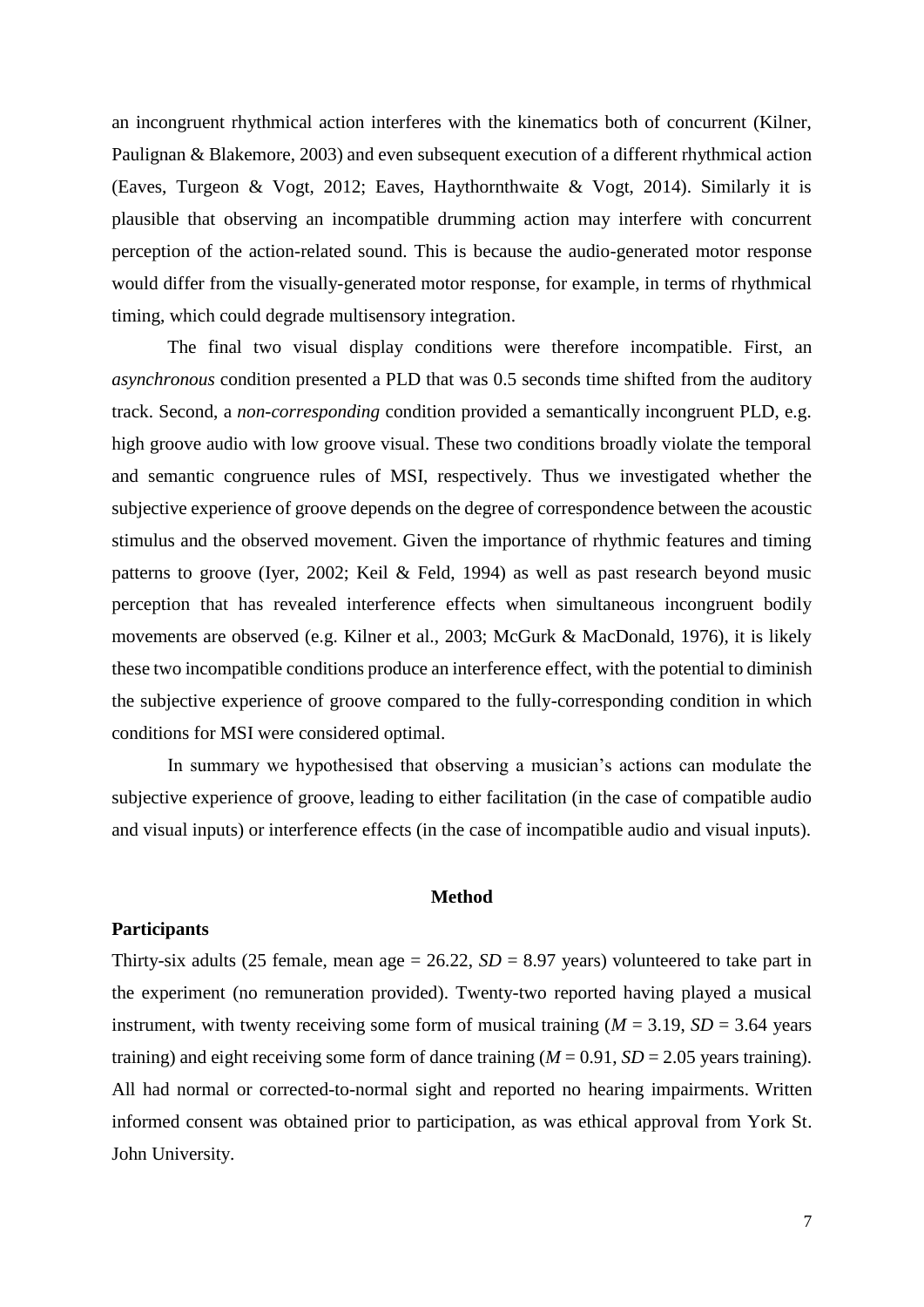## **Design**

This study used a two-factorial repeated measures design. The first variable of 'groove level' was manipulated via the auditory stimuli (high vs. low groove). The second independent variable of 'visual display' was manipulated via the PLD content, relative to the concurrent audio drum beat (fully-corresponding vs. static vs. asynchronous vs. non-corresponding).

There were two dependent variables. At stimulus offset participants rated the auditory stimulus using an 8-point Likert scale. First they were asked: (Q1) 'To what extent did you feel the audio made you want to move?'. This question was adapted from Witek et al.'s (2014) research question, in the sense that participants in the present study were explicitly directed to rate the audio stimuli, rather than the rhythm. Note, in Witek el al.'s (2014) original paper they asked: 'To what extent does this rhythm make you want to move?'. In Janata et al.'s (2012) study, which explored both the lay usage and understanding of the concept of groove, the highest ranking statement used to characterise groove was in terms of 'the extent to which the music makes you want to move'. In line with these two previous studies, we used Q1 to both isolate and assess the desire to move, that is, as the core sensorimotor component of the subjective experience of groove.

Immediately after responding to Q1, participants in the present study were asked: (Q2) 'To what extent did you feel the audio grooved?'. This was adapted from the question employed by Janata et al. (2012), where our approach again explicitly directed the participants toward rating the audio rather than the visual stimuli. Janata et al.'s (2012) question was: 'To what extent did you feel that the musical excerpt grooved?' Overall, their study showed clear evidence that the concept of groove is widely appreciated and understood in terms of a pleasurable drive toward action. In the present study, the purpose of Q2 was therefore to tap the psychological construct of groove, defined in a 'global' sense, as encompassing both the desire to move and the related component of positive affect. To establish a common understanding for what was meant by the term groove in our Q2, at the start of the experiment we provided participants with the following definition, which was adapted from Janata et al. (2012): 'Groove is the urge to move in response to music, combined with a positive emotional state. Since groove is associated with a sense of being a part of the music, it is commonly described as a feeling of being in the groove.'

# **Materials**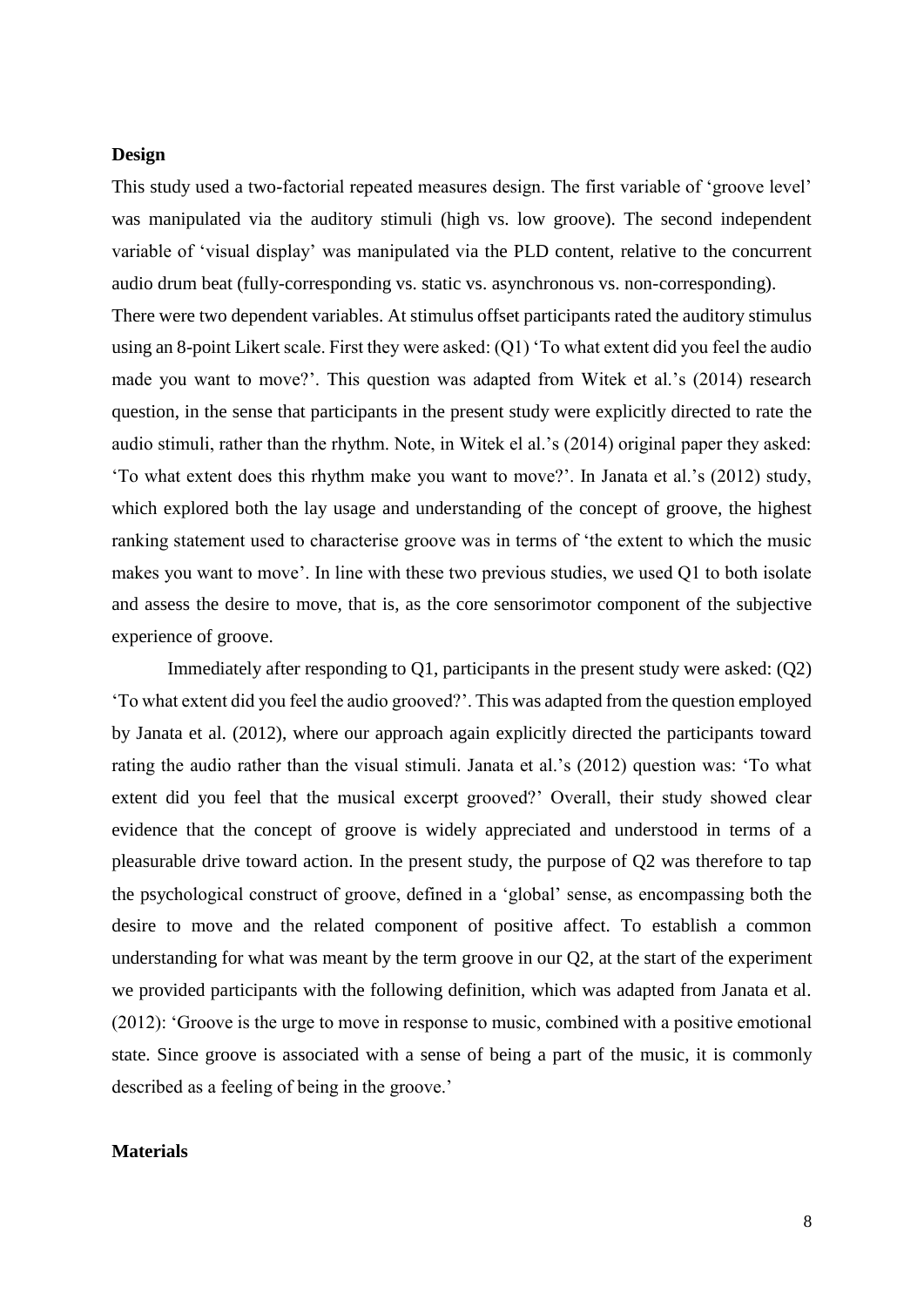The drum beats for five high groove and five low groove songs were included in the main experimental trials, giving ten different songs in total. These songs had received either a particularly high or particularly low groove rating in the study by Janata et al. (2012), where participants had reviewed over one hundred and fifty songs. We matched pairs of songs as closely as possible across the two groove conditions based on instrumentation, time signature, tempo and vocal characteristics. See Table 1. It was not possible, however, to match pairs of songs based on genre. Since we selected all our songs from the list published by Janata et al. (2012), on the basis they represented either particularly high or low groove ratings in that study, this led to all the high groove songs in the present study being from the genre of soul, and the low groove songs from the genres of either folk or rock. For the notation of all drum patterns, and examples of the audio-visual stimuli, please see Appendix S1 and S2, respectively, in the Supplemental Material Online section.

--- Insert Table 1 about here ---

A professional drummer was recruited to play each drum beat for the audio-visual stimuli. The drummer had fifteen years professional drum training with extensive experience of session work, involving both recording and live musical performance. During the drummer's performance we recorded two stimuli simultaneously: one audio recording of his drumming and one PLD of his movements. An audio recorder (Zoom H2, Japan) was used to record all the audio tracks, while the drummer paced each beat to a metronome played through headphones (Sennheiser). The drummer was not naïve to the purpose of the study. It is therefore likely his interpretation of the songs within this context generated some general effects on the rhythmical and temporal properties of the performance to maximise and minimise groove within the high and low condition, respectively (c.f., Madison & Sioros, 2014; see notation of the drum patterns in Appendix S1 in the Supplemental Material Online section).

For the visual stimuli we created a PLD of the same performance using a 3-D motion capture system. Temporal-spatial positions were collected using a computer running motion capture software (Nexus 1.2.103, Vicon Motion Systems, Oxford, UK) linked to six motionsensitive infra-red cameras sampling at 100 Hz (MX13, Vicon Motion Systems, Oxford, UK). Kinematic data from five of the drummer's major joint centres (ankle, knee, shoulder, elbow, wrists) on both sides of his body, plus both temples on his head were tracked in 3-D (that is, in the X, Y and Z planes) during his drumming performance. These anatomical landmarks were selected after pilot testing revealed these body positions either passed through the greatest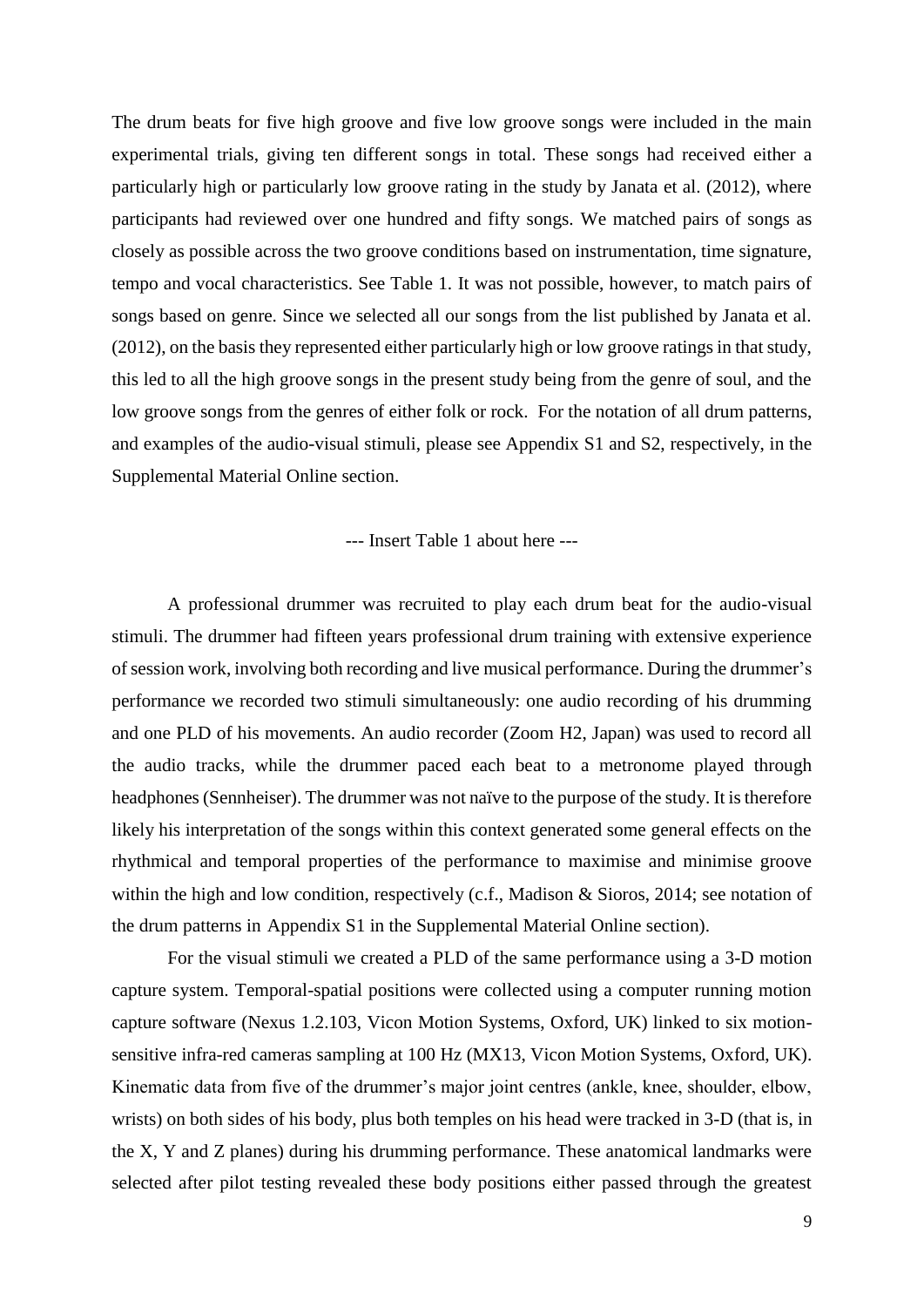range of motion while drumming, or best illustrated the core rhythmical and expressive features of the performance. These data were visualised using motion capture software as dynamic points of white light moving against a black background (see Figure S1 in the Supplemental Material Online section).

An extensive body of literature has long established that the human visual perception system is highly sensitive to the invariant features of biological motion when presented in this PLD format (see Hodges, Williams, Hayes & Breslin, 2007). Furthermore, an advantage in observational learning has been shown when viewing PLDs with fewer rather than greater numbers of joint-centre markers (Eaves, Breslin, Van Schaik, Robinson & Spears, 2011).

Screen capture software (Frapps, Beepa Pty Ltd.) was used to produce movie clips of each performance, which were displayed in the PLD format using Vicon. Each PLD movie clip was then aligned with the relevant audio track using video editing software (Camtasia, TechSmith, Michigan, USA) to produce the combined (i.e., fully-corresponding) audio-visual stimuli. Two separate excerpts were extracted for each song, lasting 10 seconds each, giving twenty unique drum tracks for the experimental trials. During each excerpt the beat was continuously reflective of the overall track, avoiding any one-off drum fills or transitions. These twenty excerpts were used as the base stimuli for editing according to the four visual display conditions.

In the *fully-corresponding* condition the audio and visual information were fully timesynchronised, as would be the case in a normal drumming performance. In the *static* condition the same audio clips were presented while a static image of the drummer's PLD was also presented (see Figure S1 in the Supplemental Material Online section). For the *asynchronous* condition the same audio and visual information was presented as in the fully-corresponding condition, but these stimuli were time shifted so that the PLD lagged behind the corresponding auditory track by 0.5 seconds. In the *non-corresponding* condition an auditory stimulus from one groove condition was paired with a visual stimulus from the opposite groove condition (e.g., high groove audio beat paired with low groove PLD recording). In the non-corresponding condition pairs of songs were matched as closely as possible across the two groove conditions for time signature and tempo, to create an approximate alignment of the salient temporal-spatial features across the 10 second audio and visual stimuli. The two excerpts from each song were both presented within each of the four visual conditions, creating eighty experimental trials.

Since two excerpts of each experimental drum beat were presented within each of the four visual display conditions (i.e., eight presentations of the same song across the entire experiment), we took two steps to control for participants simply recalling and repeating their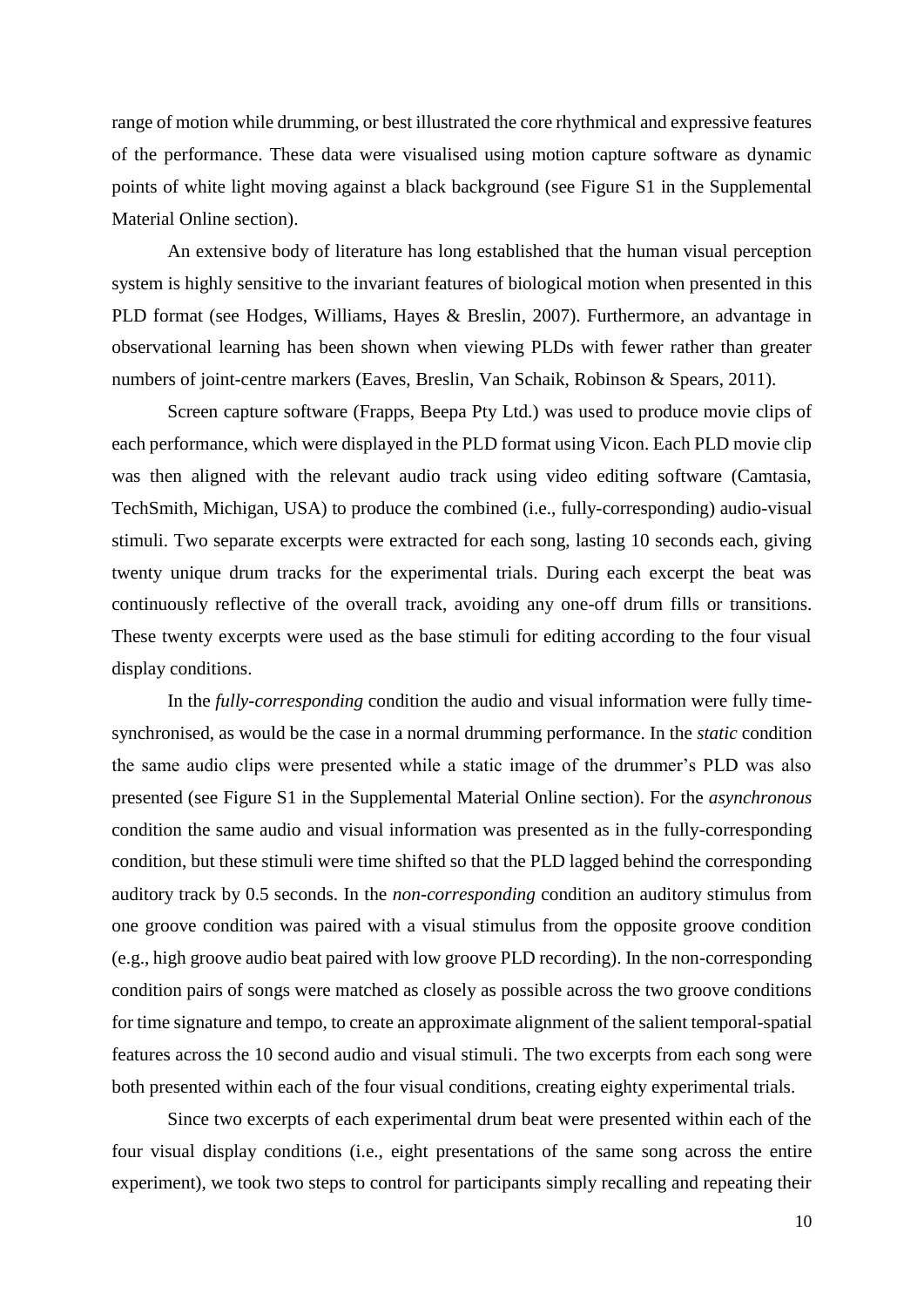earlier rating for each excerpt. First, it was particularly difficult to identify each song from only the drum instrumentation, that is, without characterisation from the other instruments in the original recordings. Second, we created 'filler' stimuli to increase the range of beats presented.

Five high and five low groove filler tracks were created using the same process as for the experimental stimuli. The filler excerpts were matched across the two groove conditions for tempo and time signature (85, 86, 95, 100, 101 BPMs), but these trials were not included in the analyses. The drummer was instructed to create these rhythmical drum beats intuitively on the basis he felt they would represent high vs. low groove content at each of the designated time signatures. All ten of these filler excerpts were presented under each of the four visual display conditions, giving forty filler stimuli in total. Accordingly, one hundred and twenty stimuli were presented in total: eighty experimental trials and forty filler trials. These trials were pseudo-randomised into five blocks of twenty-four trials, presented in a counterbalanced order. Each block was balanced for the number of experimental and filler trials, and also for the number of trials relating to both groove conditions and the four visual display conditions. Trial order was then fully randomised within each block. Each block lasted approximately six minutes, interspaced with two minute rest periods.

The experiment was generated via e:prime (2.0) software running on a laptop computer (Dell Latitude E5540 laptop PC, USA), with a 15.6 inch screen, situated on a desk approximately 60 centimetres in front of the participants. Sound was presented through a speaker system (Harman/Kardon, UK) attached to the laptop. The volume setting was fixed across all participants. SPSS Statistics for Windows, version 24 was used for all data analysis (IBM Corp. Released 2016. IBM SPSS Statistics for Windows, Version 24.0. Armonk, NY: IBM Corp).

## **Procedure**

During an initial familiarisation phase, participants were told how the PLDs were created, before viewing two repetitions of six unrelated actions in PLD format (e.g., kicking, walking, throwing). Participants verbally identified each action type they observed. Since no errors were reported in this task, we confirmed all participants could easily recognise and interpret the actions despite the initial novelty of the PLD format.

The concept of 'groove' was then defined to participants via text presented on-screen. (see 'Design' section above). Participants then performed eight practice trials, which were identical to the main experimental trials. There were two trials for each of the four visual conditions, involving one high and one low groove audio filler track per visual condition.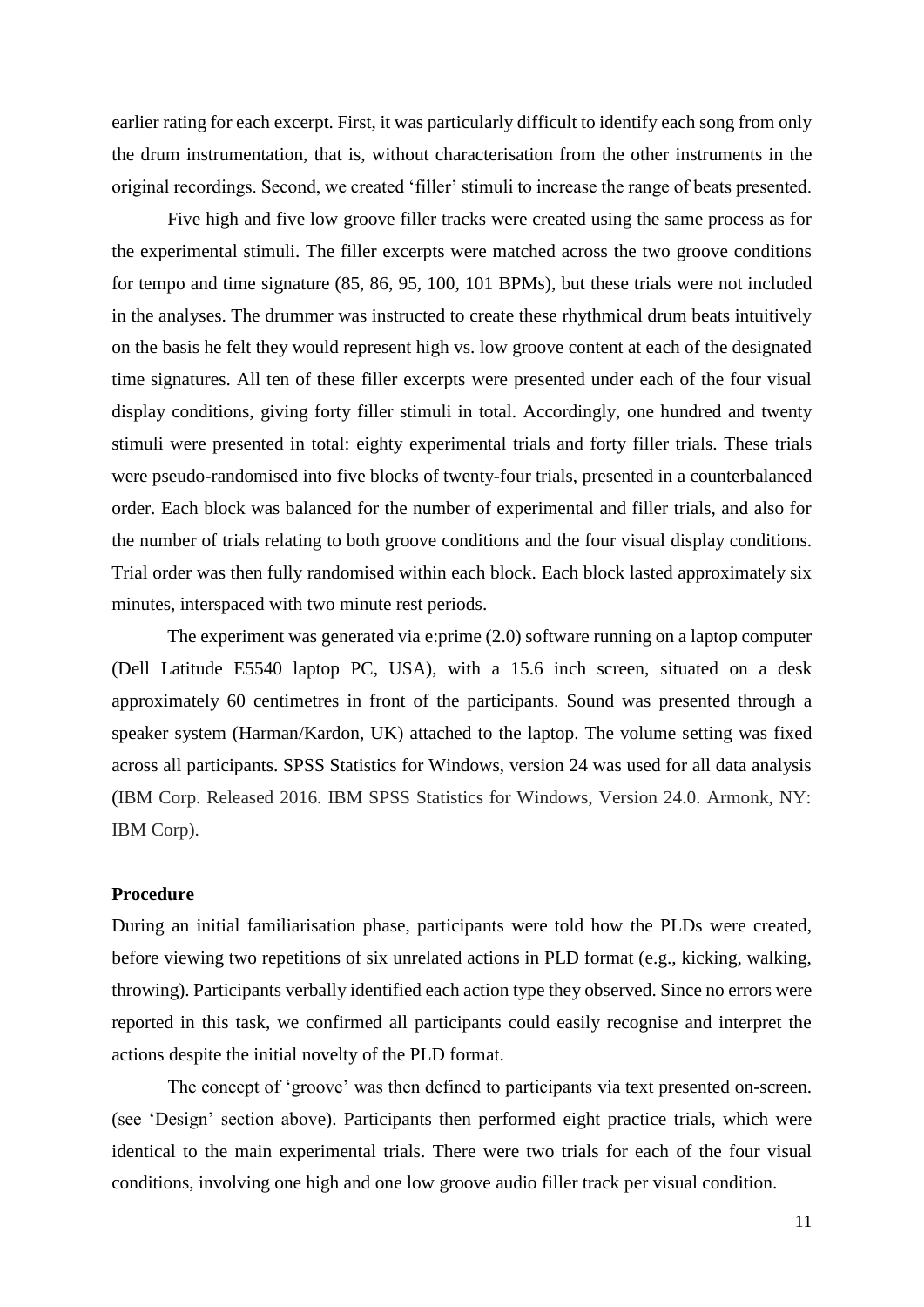On each trial in the main experiment participants viewed a black fixation cross (1 second) in the centre of a light grey screen, followed by a combined audio-visual stimulus (10) seconds). At stimulus offset participants were prompted via on-screen instructions to give two ratings about the content of the *auditory* stimulus alone: (Q1) 'To what extent did you feel the audio made you want to move?', and (Q2) 'To what extent did you feel the audio grooved?' For each rating participants used an 8-point Likert scale  $(0 = not at all; 7 = very much so)$ . Finally, participants reported on each trial if the drummer was moving or static via a key press (yes / no), before they began the next trial. This ensured the participants' attention to the display was equitable across the four visual display conditions. Trials with incorrect responses to this final question were removed from the analyses (1.7%). Participants were required to sit still throughout the main experimental trials.

## **Results**

An a priori power analysis was conducted using G\*power (Faul, Erdfelder, Lang, & Buchner, 2007), which indicated that the total number of participants needed to observe an effect size of 0.51 was  $n = 24$ . The effect size used in this calculation was based on Platz and Kopiez's (2012) meta-analysis reporting a medium effect for the visual component in studies where participants rated musical qualities. A repeated measures MANOVA was the statistical test used as a basis for the assumptions of this a priori power analysis along with an alpha level of 0.05 and power (1-beta) of 0.95. The sample used in the present study  $(n = 36)$  was therefore considered sufficient to observe such an effect.

The four visual display conditions consisted of twenty experimental trials each. Within each visual display condition, mean scores were calculated over the ten trials in each groove condition, which consisted of five different songs, two excerpts per song. Intraclass correlation coefficients (ICC) were calculated, which reflect the proportion of variance in an observation due to the between-participant variability in the true scores (Koo & Li, 2016; Ludbrook, 2010). Using the responses participants provided over the four visual display conditions, the ICC was calculated separately for the high and for the low groove conditions for Q1 and Q2. The reliability was excellent (see Table 2).

Prior to conducting a two-way repeated measures multivariate analysis of variance (MANOVA), a series of Pearson's correlations were used to assess the relationships between the dependent variable scores for each independent variable. This was to test the MANOVA assumption that the dependent variables would be correlated with each other in the moderate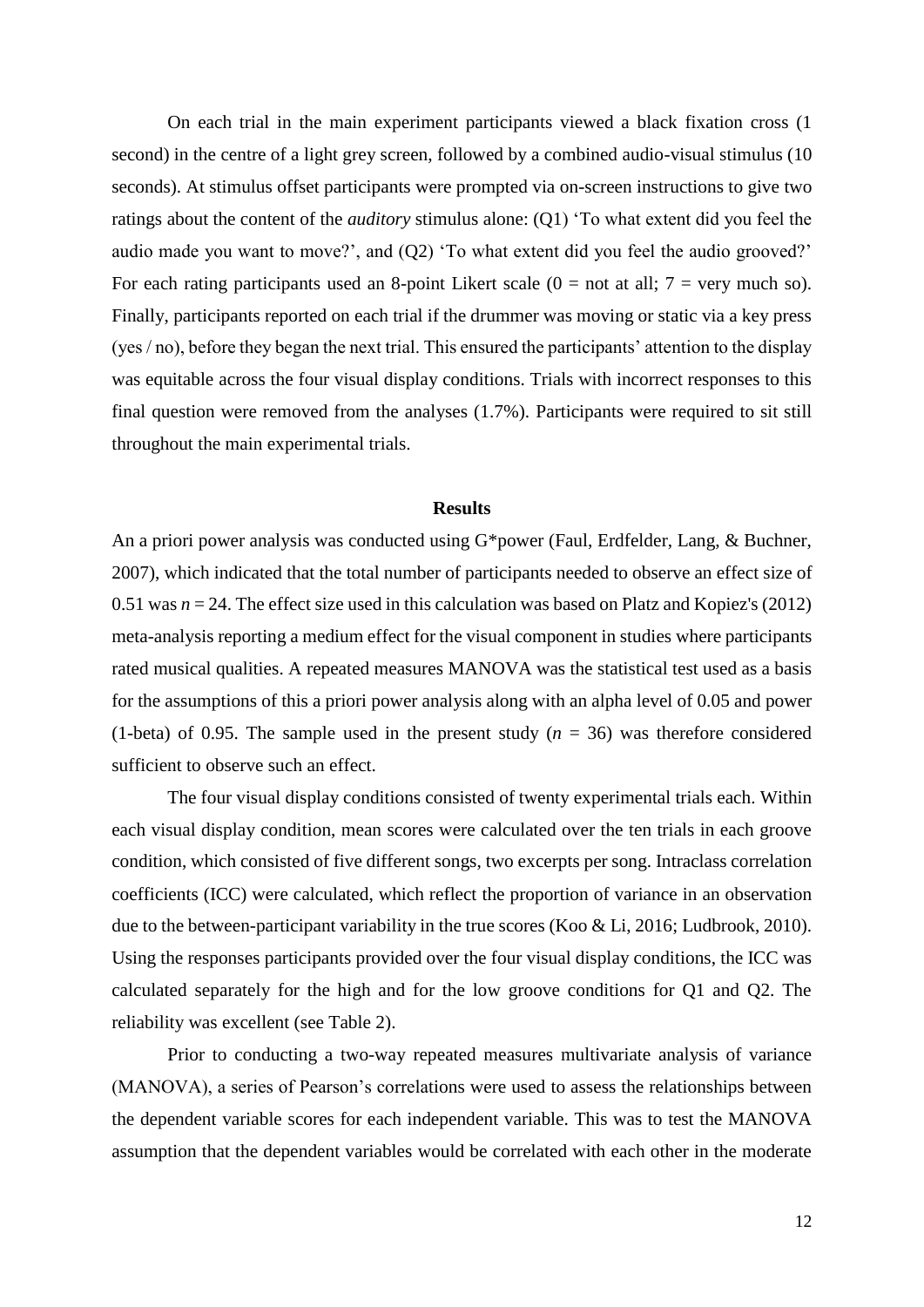range (Meyers, Gamst & Guarino, 2006). As can be seen in Table 3, a meaningful pattern of correlations was observed between the two dependent variables.

A 2 groove level (high vs. low)  $\times$  4 visual display (fully-corresponding vs. static. Vs. asynchronous vs. non-corresponding) MANOVA was run on the mean scores for both dependent variables. Where necessary, any violation of the sphericity assumption was adjusted for using the Greenhouse–Geisser correction. Alpha levels were set to 0.05, and effect sizes were calculated as partial eta squared values  $(\eta_p^2)$ . To reduce type I error rates, Bonferroni corrections were used in all post-hoc pairwise comparisons. Descriptive statistics are reported in Table 4.

Overall a statistically significant MANOVA effect was found for both groove level, *F*(2, 34) = 5.78; *p* = .007; Wilk's  $\Lambda$  = .746,  $\eta_p^2$  = .25, and visual display, *F*(6, 30) = 4.66; *p* = .002; Wilk's  $\Lambda = .517$ ,  $\eta_p^2 = .48$ . The two-way interaction was also significant,  $F(6, 30) = 2.95$ ;  $p = .022$ ; Wilk's  $\Lambda = .629$ ,  $\eta_p^2 = .37$ . These effects were then explored within the MANOVA for each dependent variable individually.

--- Insert Table 2 about here ---

--- Insert Table 3 about here ---

--- Insert Table 4 about here ---

#### **Q1: To what extent did you feel the audio made you want to move?**

There was a significant main effect of groove level. See Table 5 and Figure 1. Overall, participants reported a stronger desire to move after listening to high groove ( $M = 3.35$ ,  $SD =$ .51) compared to low groove audio ( $M = 3.17$ ,  $SD = .51$ ). The main effect of visual display was also significant. Post-hoc pairwise comparisons revealed desire to move was significantly stronger for the fully-corresponding condition ( $M = 3.41$ ,  $SD = .57$ ) compared to both the asynchronous ( $M = 3.20$ ,  $SD = .50$ ,  $p = .003$ ,  $d = .53$ ) and non-corresponding conditions ( $M$  $=3.13$ , *SD* = .50, *p* = .001, *d* = .63). Desire to move was also significantly higher in the static  $(M = 3.31, SD = .51)$  compared to the non-corresponding condition ( $p = .007, d = .48$ ). All other comparisons were not significant.

The two-way interaction between groove level and visual display was significant. Posthoc pairwise comparisons within each visual display condition found participants reported a significantly stronger desire to move when listening to high groove compared to low groove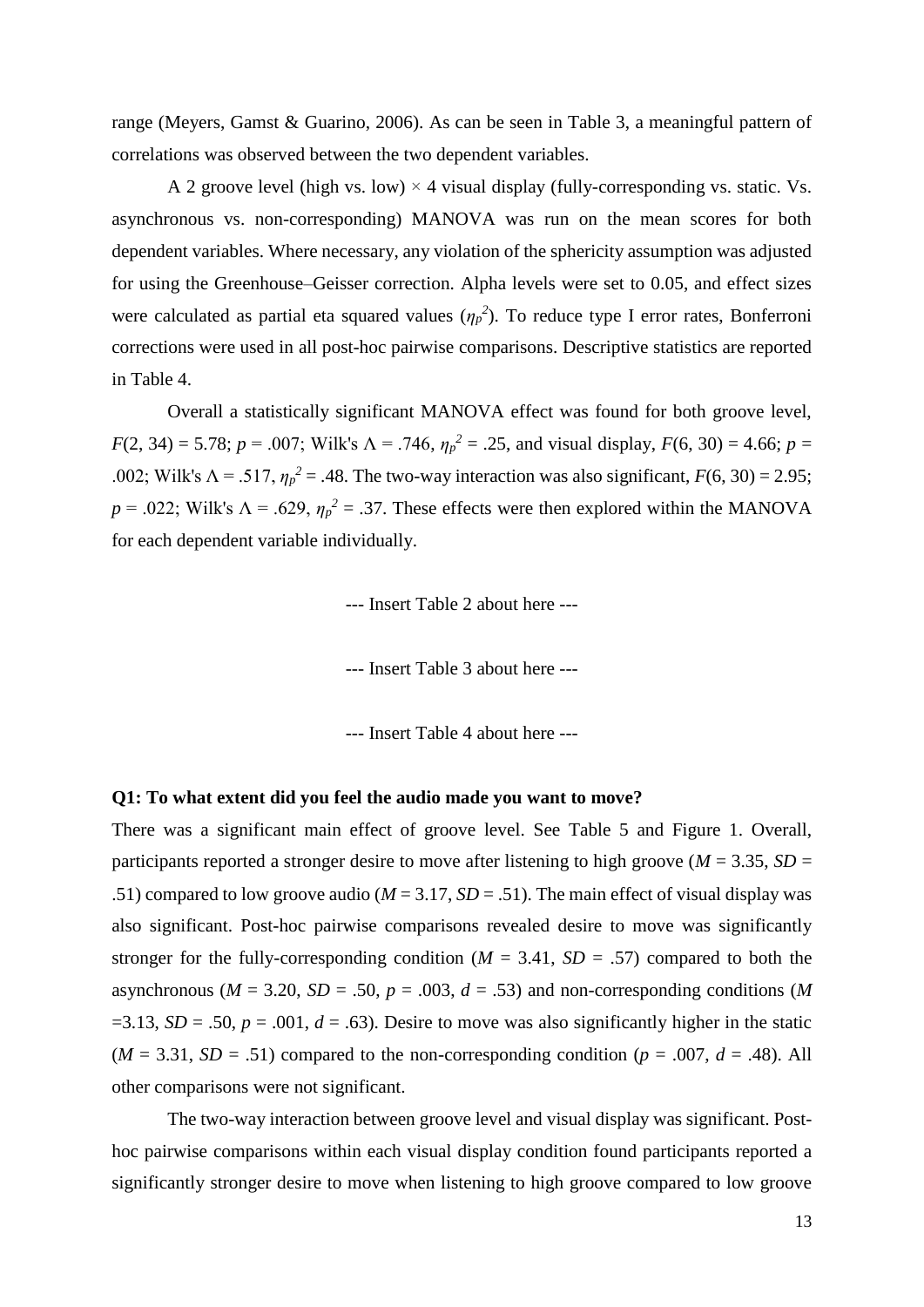audio in the fully-corresponding ( $M = 3.57$  vs. 3.24,  $p = .004$ ,  $d = .51$ ), static ( $M = 3.42$  vs. 3.20,  $p = .035$ ,  $d = .36$ ) and asynchronous conditions ( $M = 3.30$  vs. 3.09,  $p = .024$ ,  $d = .39$ ), but not in the non-corresponding trials ( $M = 3.10$  vs. 3.16,  $p = .507$ ,  $d = .11$ ). For the high groove audio tracks only, pairwise comparisons across visual display conditions revealed a significantly higher rating for the fully-corresponding condition (*M* = 3.57) compared to both the asynchronous ( $M = 3.23$ ,  $p = .004$ ,  $d = .51$ ) and non-corresponding conditions ( $M = 3.01$ ,  $p$  $< .001, d = .71$ ). The difference between the fully-corresponding and static condition (*M* = 3.42) approached but did not reach levels of significance ( $p = .081$ ,  $d = .30$ ). All other comparisons were not significant.

--- Insert Table 5 about here ---

--- Insert Figure 1 about here ---

## **Q2: To what extent did you feel the audio grooved?**

There was a significant main effect of groove level. See Table 5 and Figure 2. Participants reported a stronger perception of groove for the high groove ( $M = 3.45$ ,  $SD = .51$ ), compared to low groove drum beats ( $M = 3.27$ ,  $SD = .46$ ). The main effect of visual display was also significant. Post-hoc pairwise comparisons showed perceived groove was significantly higher for the fully-corresponding condition ( $M = 3.6$ ,  $SD = .53$ ), compared to the static ( $M = 3.26$ , *SD* = .53, *p* = .001, *d* = .60), asynchronous (*M* = 3.3, *SD* = .48, *p* = .015, *d* = .42), and noncorresponding conditions ( $M = 3.27$ ,  $SD = .54$ ,  $p = .015$ ,  $d = .43$ ). All other pairwise comparisons were not significant. The two-way interaction was also not significant.

--- Insert Figure 2 about here ---

#### **Discussion**

This was the first study of its kind to examine the effect of observing a musician's actions on the subjective experience of groove. First, we replicated the finding of Janata et al. (2012) whereby the musical excerpts we selected from their study were reliably appraised for perceived groove. In the present study, significantly higher ratings were obtained for high compared to low groove audio clips in both dependent variables. Second, the impact of the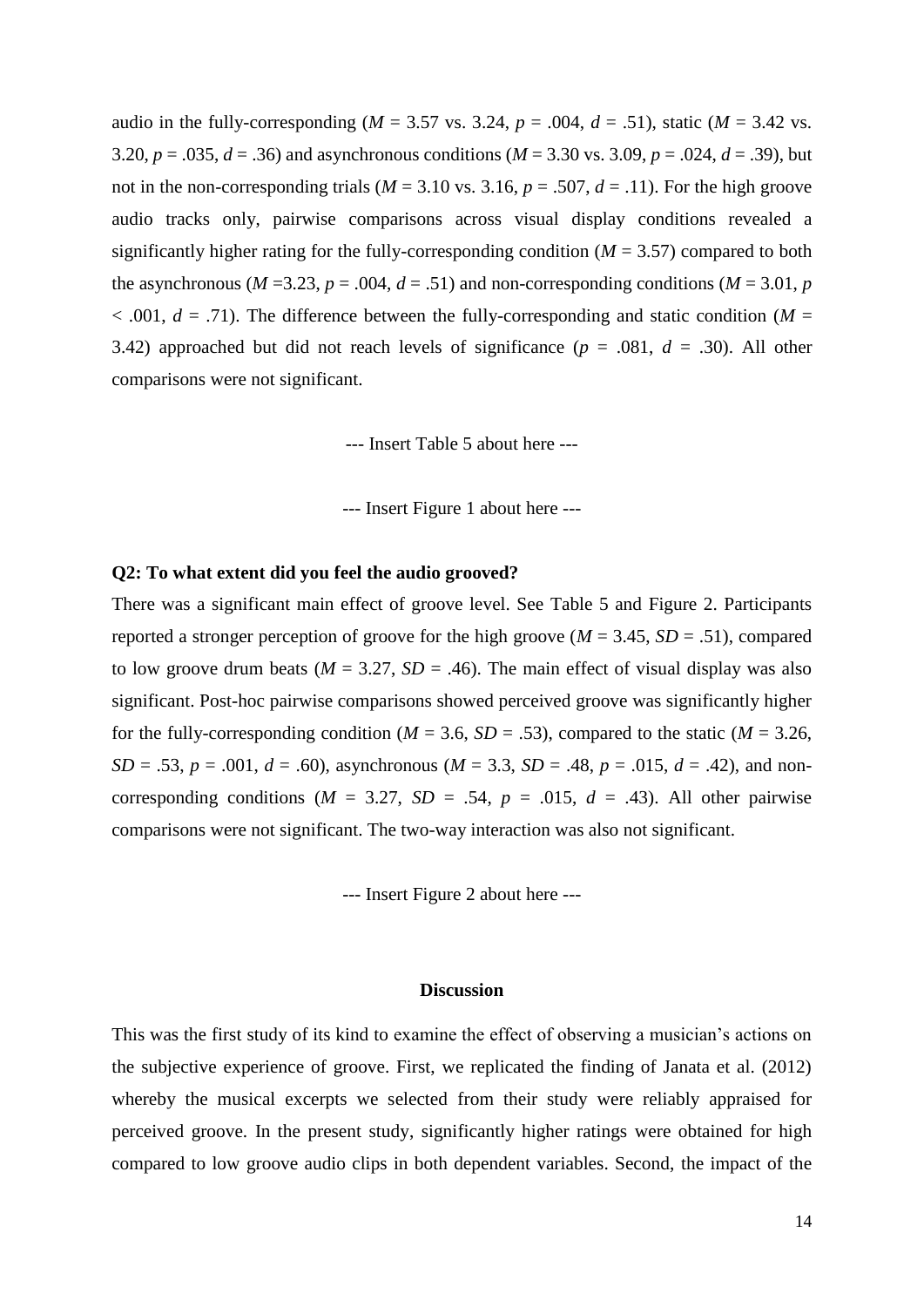visual display was highly significant in the concurrent auditory perception task in both measures. Seeing a musician's movements during their musical performance does indeed affect the subjective experience of groove. To our knowledge this is a novel finding, since previous research has focussed primarily on the auditory qualities of music that moderate perceived groove, rather than on the visual qualities of the performer.

Since our results reaffirm Janata et al.'s (2012) distinction between high and low groove excerpts, we provide further evidence that the songs included in the present study represent a useful library through which it is possible to investigate the psychological construct of groove. We extend their findings to drum tracks presented in isolation, without characterisation from vocals or other instrumentation. This was also despite the relatively short clip duration used in this experiment. This initial result also provided an important manipulation check that was necessary in the current study. Only after confirming this could we reliably address our main manipulation of interest, namely the impact of the visual display on the subjective experience of groove. Our approach to measuring the psychological construct of groove, as defined and assessed by Janata et al. (2012), was twofold. In the first question (Q1) we aimed to isolate the participants' self-reported desire to move in response to the audio, which was intended as a proxy for the core sensori-motor component of groove. In the second question (Q2) we aimed to tap the psychological construct of groove at a more holistic, global level. In the following sections we address the overlapping findings from these two measures, as well as the disparities between them.

Our main finding was that seeing the musician's body movements significantly modulated the subjective experience of groove across the two dependent variables. As anticipated, seeing the drummer's action when it fully-corresponded with the action-related sound increased groove ratings compared to the static baseline condition (specifically when rating the global construct of groove), while the incompatible conditions significantly reduced groove ratings compared to the fully-compatible condition in both measures (i.e., the desire to move and the global construct of groove). When rating only their desire to move there was also a significant reduction for the non-corresponding compared to the static baseline condition. Overall these results clearly demonstrate that concurrent visual information can either enhance or interfere with different components of the subjective experience of groove, depending on the degree of correspondence between the visual and auditory stimuli. We believe it is then useful to conceptualise these results within the framework of multisensory integration, as follows.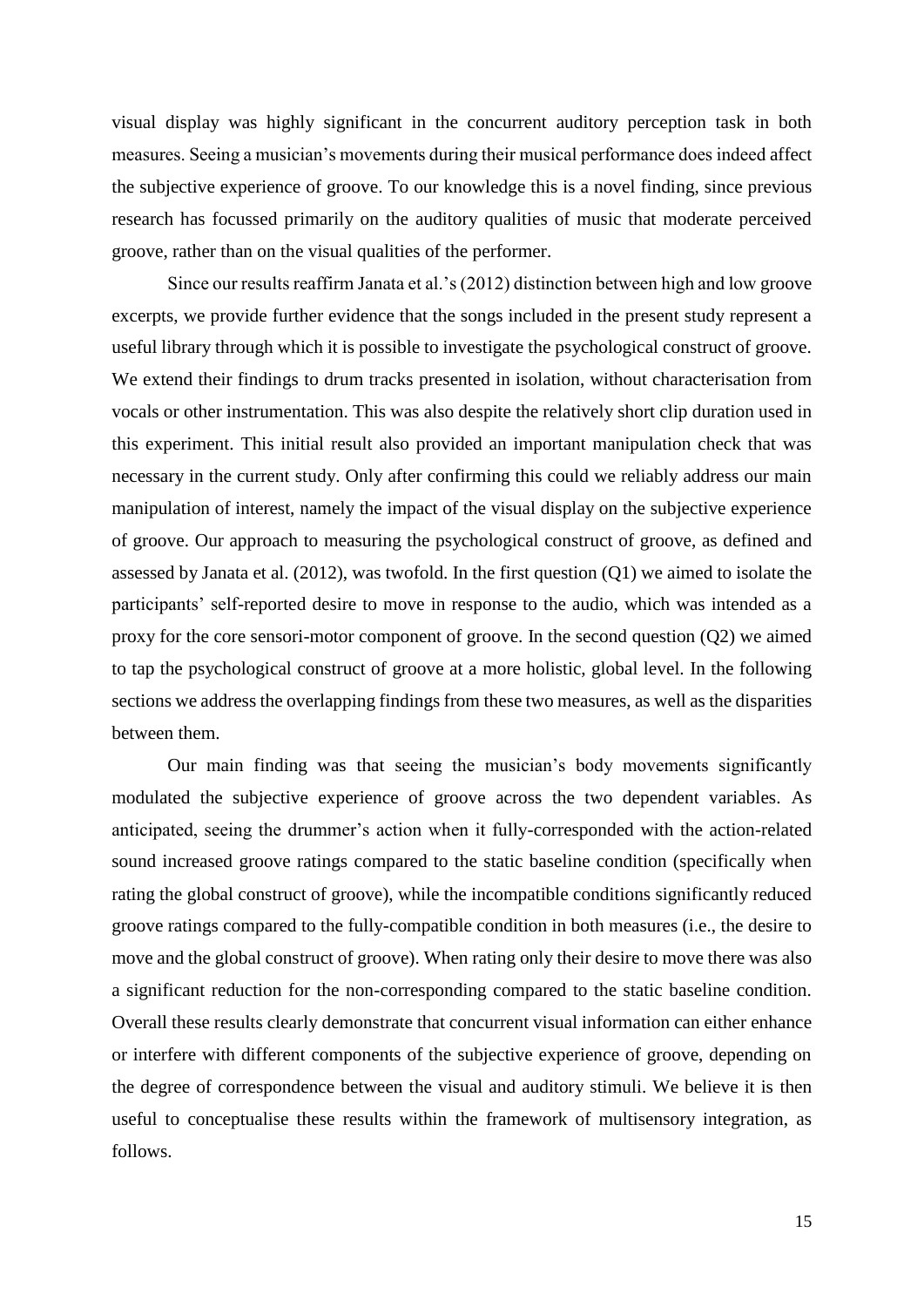In general, the fully-corresponding visual condition resulted in higher ratings in both the desire to move and the global construct of groove. This broadly confirms that when we hear a musician play their instrument there is a tendency to integrate the corresponding visual information, when it is available, with the auditory modality. According to multisensory integration theory, this would form a single coherent perceptual experience of the event (Alais & Burr, 2004; Massaro, 2004). In the present study we submit this as the prominent explanation for why our participants reported a more intense experience of groove in the fullycorresponding condition. In contrast, the two incompatible conditions were designed to portray a mismatch between the auditory and visual modalities, which intended to violate either one or more principles of multisensory integration. Since the participants generally reported lower ratings of groove for these two conditions in both measures, one explanation is that the perceived mismatch led to a reduction in multisensory integration across the two sensory modalities, leading to an interference effect in the present auditory task.

These findings are largely consistent with previous research showing visual information influences perception both of musical qualities (e.g. Juchniewicz, 2008; Platz & Kopiez, 2012; Schutz & Lipscomb, 2007; Vines et al., 2006; Thompson & Russo, 2007) and the perceived and felt emotions of audiences (De Carlo & Guitella, 2004; Krahe et al., 2013; Livingstone et al., 2015). Moreover, the current results are the first to show that the effects of visual information on music perception extend to the subjective experience of groove.

In the participants' responses to Q2, the main effect of visual display not only showed that groove ratings were higher in the fully-corresponding condition than in the static condition, but also that the fully-corresponding condition was rated higher than both the asynchronous and non-corresponding conditions. This shows that perceived groove was not simply enhanced by observing any human movement, but specifically by seeing the musician's natural (i.e., fully-corresponding) performance. If the effect was due to seeing movement *per se*, the three visual conditions containing dynamic motion would have been rated equally, which was not the case. Furthermore, since no conditions presented either audio or visual information in isolation, the different ratings obtained across the visual conditions cannot be explained in terms of an additional attentional requirement under a particular visual condition.

With regards to the enhancement effect, the participants' ratings were specifically higher for Q2 in the fully-corresponding compared to in the static condition. Our results therefore support the idea that listening to music in the absence of a visual display of the performer (e.g. blind auditions, recorded performances, radio broadcast, etc.) can significantly alter the listener's perception of that music (Shultz & Lipscomb, 2007). Given that positive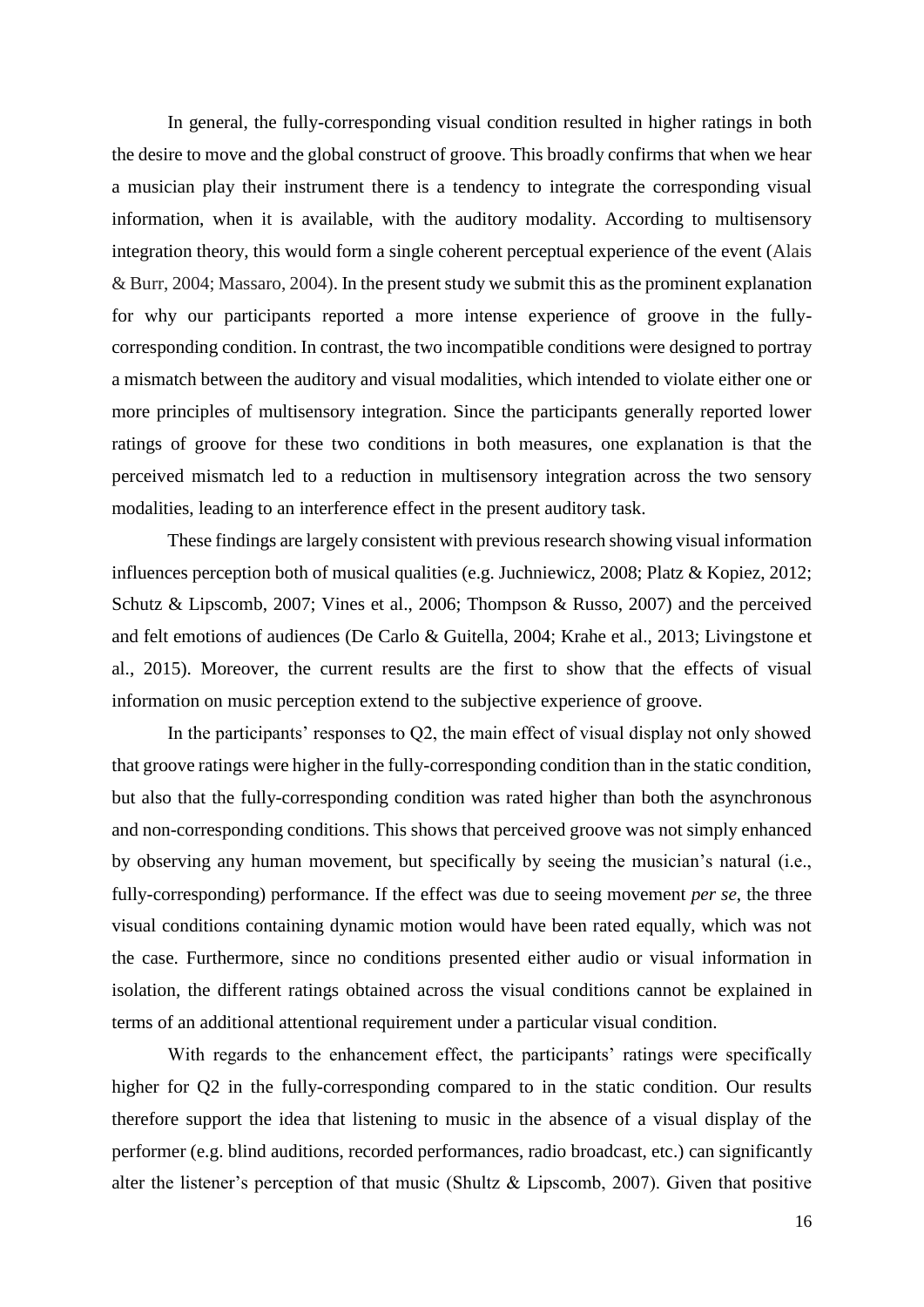affect is intrinsic to the experience of groove (Janata et al., 2012; Witek et al., 2014), this finding indicates that observing the musician's action enhances the listener's pleasure and enjoyment of the music. This result clearly substantiates the benefits of combined audio-visual displays, for example, the use of large screens showing a musician's performance in a live venue, and the integration of music and movement in cinematography and the theatre. It is likely that this enhancement occurs either by: (a) increasing covert motor activity as a result of merely observing the performer's movement (Rizzolatti & Sinigaglia, 2010); or (b) communicating the musical properties (e.g. rhythmic features, timing patterns and meter; Iyer, 2002; Keil & Feld, 1994) and the positive affect that are intrinsic to groove (Witek et al., 2014), or indeed this effect may be derived through a combination of these means.

Seeing the musician's corresponding action significantly enhanced the listener's experience of the high groove music, compared to when seeing the static image, for ratings of the global construct of groove (Q2). Despite showing a trend in the same direction for Q1, the difference between the fully-corresponding and static condition was not significant for high groove music. This disparity may be explained by the nature of the questions themselves. By asking participants how much they felt the audio grooved (Q2), we encouraged them to focus on the aural qualities of the excerpts and the construct of groove as a whole (i.e., the sensorimotor response coupled with the affective component). In contrast Q1 more directly aimed to isolate and emphasise only the motor component. Since greater neural activation in motor and motor-related brain areas has been found when people listen to high compared to low groove music (Stupacher et al., 2013) it is possible that observing the musician's movements did not enhance activation in motor related areas beyond what is already achieved by listening to high groove music. As such, action observation did not enhance the desire to move further.

The answers to Q1 were intended to reflect the subjective experience of covert motor activation in response to the stimuli. Clearly a more direct assessment of the motor involvement arising from simply hearing high groove music compared to hearing this music while seeing the musician's fully-corresponding actions could be achieved through neuroimaging techniques. Multimodal brain imaging techniques should now be used to investigate the related premotor involvement, such as event related desynchronisations in the mu rhythms of electroencephalography recordings (EEG), or changes in the cortico-spinal excitability assessed via transcranial magnetic stimulation (TMS; c.f., Stupacher et al., 2013).

Building on this approach, an interesting avenue for future research could be to adopt the paradigm used in the current study to assess groove ratings after participants had engaged in different types of instructions for *how* to observe the visual display. In our study, participants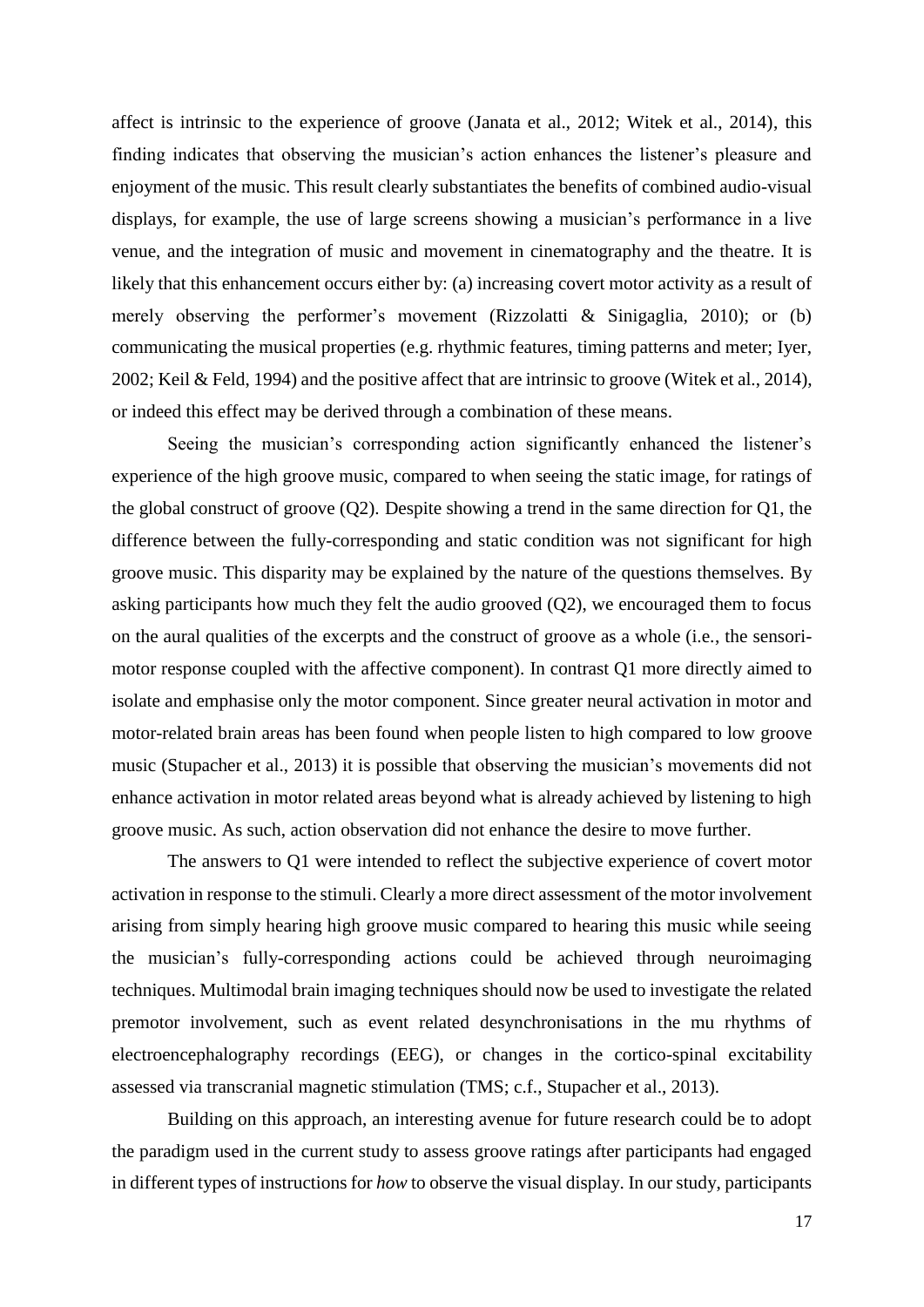were required to watch the display, without receiving any further guidance on what features they should focus their attention on. A growing body of neurophysiological research has recently shown that, compared to when simply watching an action, cortical activity in motor regions of the observer's brain can significantly increase when participants imagine they are performing the action they are also currently observing, that is, motor imagery *during* action observation (e.g., Eaves, et al., 2016a; see for a review Eaves, Riach, Holmes & Wright, 2016b). In this case, the observed action provides a visual guide for imagery of the same action, where potentially both the observed and imagined actions can co-occur as two complementary sensorimotor representations (Scott, Taylor, Chesterton, Vogt & Eaves, 2018). The interesting question is whether such increased motor activation can also facilitate the subjective experience of groove.

As predicted, the main effect of the visual display also identified an inference effect across both measures of groove, since the responses to Q1 and Q2 were lower in the asynchronous and non-corresponding visual conditions compared to the fully-corresponding condition. This finding is in line with the research into both speech (e.g. McGurk & MacDonal, 1976) and music perception (Quinto et al., 2010; Schulz & Lipscomb, 2007) showing analogous interference effects when incompatible body movements are observed during an auditory task. Collectively these results show that when incompatible body movements are observed during an auditory stimulus they can alter the perception of that auditory stimulus, whether in the context of either speech or music. It is likely that the interference effects found in the present study are a consequence of the two incompatible visual display conditions broadly violating the principles of multisensory integration, namely the temporal rule (King & Palmer, 1985; Meredith et al., 1987) and the principle of semantic congruence (Laurient et al., 2004). In these two conditions MSI is predicted to be weaker, meaning the listener cannot benefit from strengthened sensory signals that would result from combined auditory and visual modalities.

An alternative explanation of the interference effects found in the present study could be that observation of incompatible actions triggers activation of a conflicting motor response at the cortical level (c.f., Eaves, Behmer, & Vogt, 2016), which then altered the perception of the music, disrupting the conveyance of groove. This explanation is consistent with research showing humans are sensitive to the observed kinematics of rhythmical actions (e.g., Eaves et al., 2012), as well as evidence showing that passively observing human movement activates motor areas in the observer's brain that correspond with execution of the observed action (see Rizzolatti & Sinigaglia, 2010).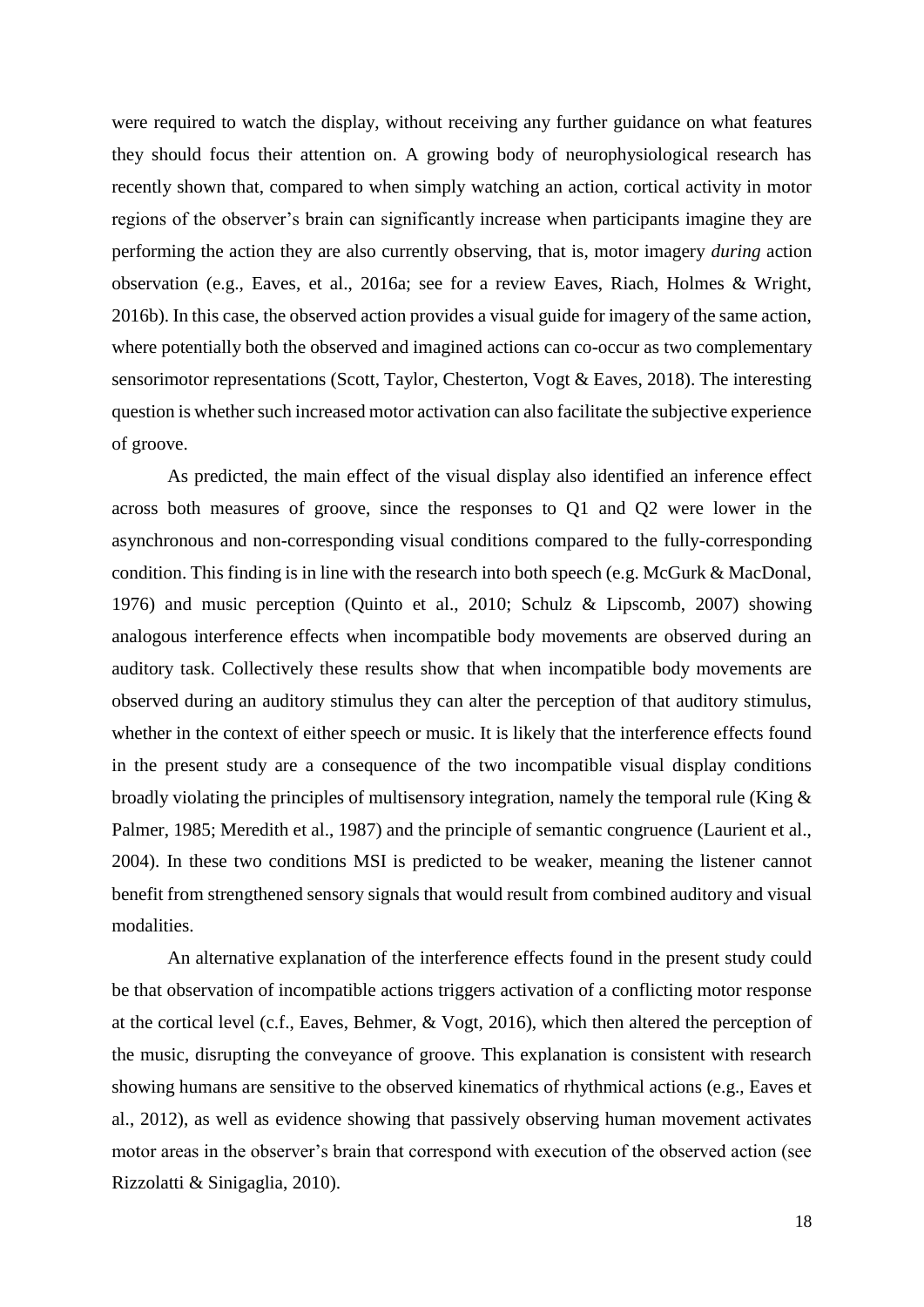In support of this proposal, the responses to Q1 confirmed that the desire to move was greater in the static compared to the non-corresponding condition. Furthermore, the two-way interaction between groove level and visual display condition identified that the desire to move was significantly higher for high compared to low groove music in all visual display conditions apart from the non-corresponding condition. In the non-corresponding condition there was a trend for ratings in the opposite direction, but it was not significant. Watching a high groove performance paired with a low groove audio stimulus was rated higher than when watching the low groove performance, paired with high groove audio. Since the conflict between the visual and auditory stimuli was at its greatest in this condition, these data provide tentative evidence of an audience member's desire to move in response to the visual component, regardless of its compatibility with the musical excerpt. Notably, the desire to move remained consistently low throughout all low groove conditions, suggesting an inverse ceiling effect for these trials, against which the high groove conditions could then be characterised.

In the non-corresponding condition the integration of modality information was less likely (King & Palmer, 1985; Meredith et al., 1987; Laurient et al., 2004). As such, participants would have relied on one input over the other, which in turn would reduce their desire to move, compared to the possible additive effect that was likely present for the two modalities in the fully-corresponding condition. Indeed, Griffiths and Reay (2018) recently showed that incongruent audio-visual pairings can lead to the visual component having the greatest influence on an audience member's evaluation of a musical performance. A similar result was not observed for the second incompatible condition which displayed asynchronous body movement. This was not too surprising given that Vatakis and Spence (2006a; 2006b) found that people are less sensitive to asynchrony in musical video clips. It therefore seems reasonable to suggest that the activation of a conflicting motor response coupled with the violation of the principle of semantic (and potentially temporal) congruence in the non-corresponding condition would lead to greater interference effects overall, as obtained in the present results.

This study was not without some potential limitations. First, while our measures were based closely on those used in published literature (Janata et al., 2012; Witek et al., 2014), we acknowledge some inherent constraints. For Q2 participants were asked to evaluate their desire to move in conjunction with their own affective response. It is possible that participants misinterpreted this question and instead assessed the stimuli for groove content in a more objective, general way that was less dependent on their own subjective experience. This is unlikely however since no participants disclosed this strategy in the post-experiment debrief. Second, the two incompatible visual displays provided only a general rather than strict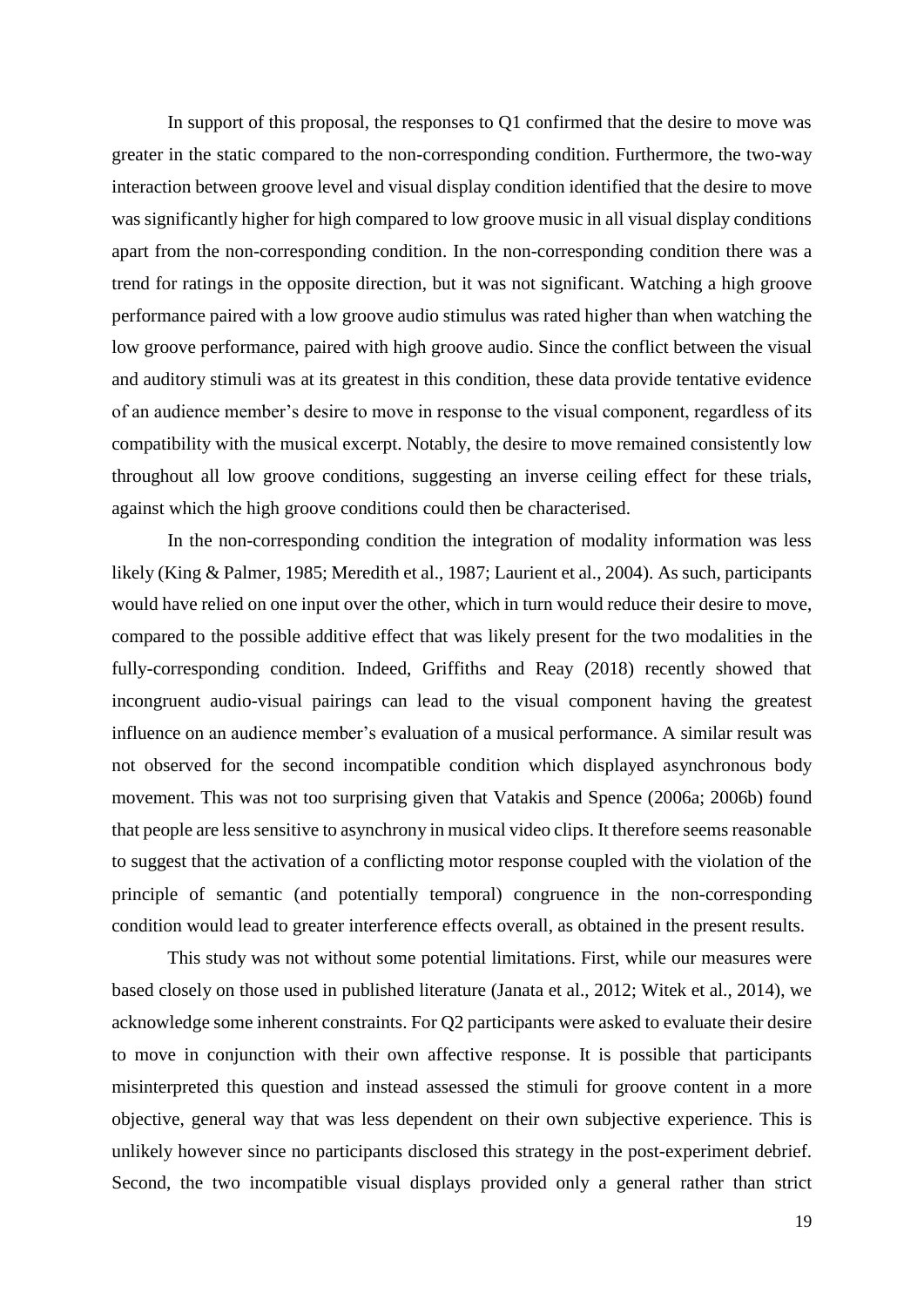manipulation of the MSI principles. While there were clear sematic incongruences between the visual and auditory modalities in the non-corresponding condition, the high groove PLD also contained temporal-spatial information that did not correspond with those features of the audio beat. Although this helped to reduce the potential for integrating the two modalities, we cannot determine the relative contributions of the different MSI principles that were violated in this condition. Despite this, the small differences in BPM across the high vs. low groove audio and visual clips (see Table 1) did permit a tight synchronisation of the core timing features relating to meter over the 10 second clip duration. In the asynchronous condition the 0.5 second time shift between the two modalities generally produced a large discord in the temporal domain, but inadvertently this also created the occasional synchronicity between temporal features within different songs. Future research could address this by using fewer stimuli with more tightly controlled temporal characteristics. Finally, a possible alternative explanation of our findings could be due to our explicit use of the term 'groove' in the questionnaire. This term may have stronger associations in genres like funk, soul and jazz, while other genres have the potential to evoke strong entrainment reactions (such as heavy metal, and samba), but are less likely to be associated with the term groove. It was probably for this reason that it was not possible in the present study to match the stimuli we selected from Janata et al.'s (2012) study based on genre. Future research should therefore investigate the extent to which genre may influence groove ratings, independent of the qualities inherent in the music itself.

In conclusion, a key finding of this study was that when reporting their subjective experience of groove, individuals responded differently to the same musical excerpt depending on the visual information with which it is presented. This is despite the fact that participants were specifically asked to rate the auditory component of the stimuli, rather than a combination of the audio and visual cues. Our findings show that observing a musician's physical performance can enhance perceptions of groove, but only when the combination of auditory and visual information is fully-compatible; that is, when the rules of sensory integration are not violated. Conversely, when incompatible body movements are observed, interference effects lead to a diminished experience of groove. These findings necessitate an understanding of musical performance from a multisensory perspective. While this exploratory study represents a first step toward investigating the role of visual information in groove perception, further research is required. Our study now paves the way for future experiments to systematically investigate the underlying mechanisms that lead to both the enhancement and interference effects observed here.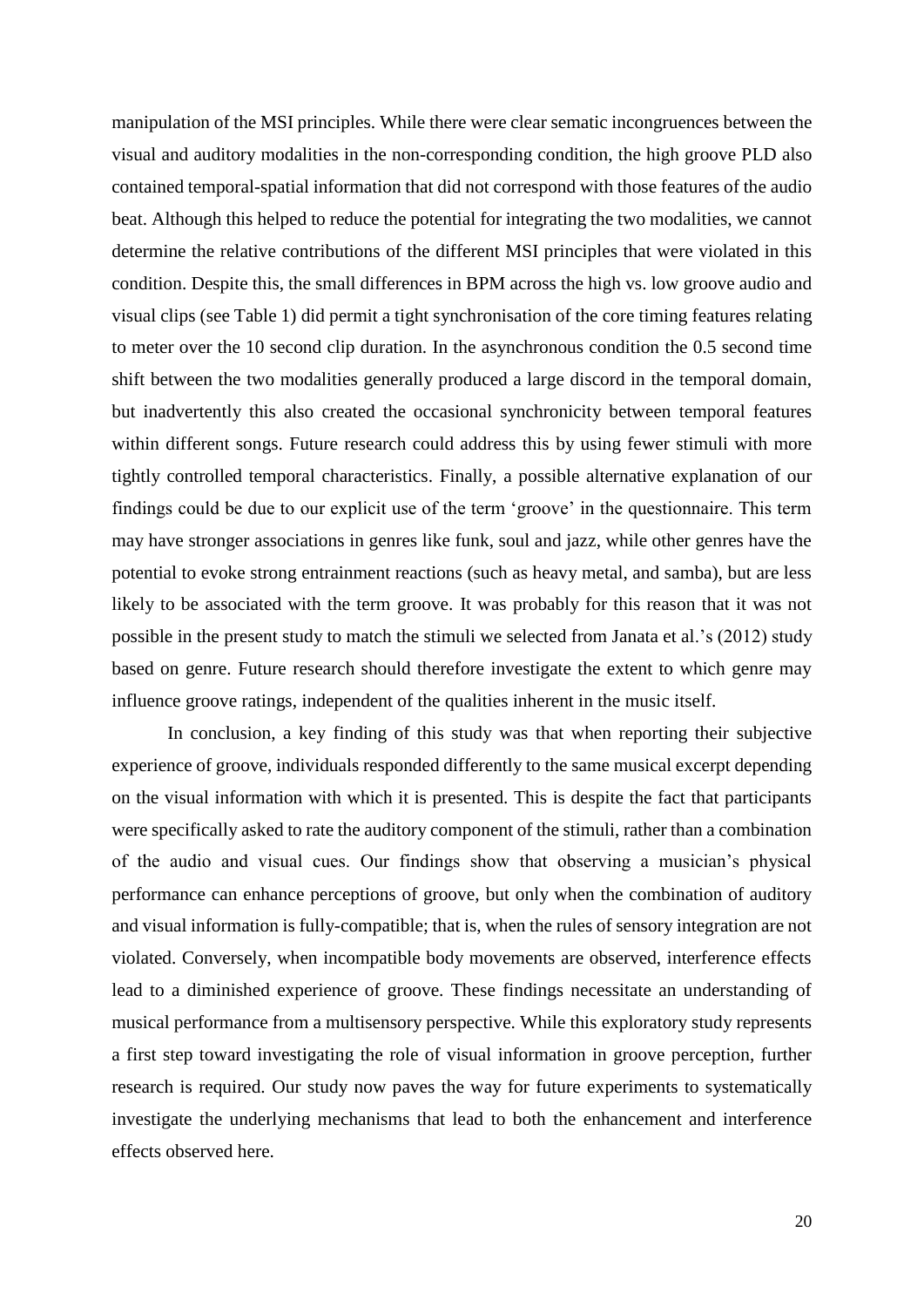## **Acknowledgements**

We wish to thank Adam Featherstone who made this experiment possible, by both performing and notating all drum tracks.

## **Supplementary Material**

Tables and figures/audio files with the index "S" are available as Supplemental Online Material, which can be found attached to the online version of this article at http://msx.sagepub.com. Click on the hyperlink "Supplemental material" to view the additional files.

## **Funding acknowledgements**

This research received no specific grant from any funding agency in the public, commercial, or not-for-profit sectors.

## **Declaration of Conflicting Interests**

The Authors declare that there is no conflict of interest.

#### **References**

- Alais, D., & Burr, D. (2004). The ventriloquist effect results from near-optimal bimodal integration. *Current Biology*, *14*, 257-262.
- Di Carlo, N. & Guaitella, I. (2004). Facial expressions of emotion in speech and singing. *Semiotica*, *149*, 37-55.
- Coutinho, E., & Scherer, K. R. (2017). The effect of context and audio-visual modality on emotions elicited by a musical performance. *Psychology of Music, 45*(4), 550–569.
- Davies, M., Madison, G., Silva, P., & Gouyon, F. (2013). The Effect of Microtiming Deviations on the Perception of Groove in Short Rhythms. *Music Perception: An Interdisciplinary Journal, 30*(5), 497–510.
- Eaves, D. L., Breslin, G., Van Schaik, P., Robinson, E., & Spears, I. R. (2011). The short-term effects of real-time virtual reality feedback on motor learning in dance. *Presence: Teleoperators and Virtual Environments*, *20*(1), 62-77.
- Eaves, D. L., Turgeon, M., & Vogt, S. (2012). Automatic imitation in rhythmical actions: Kinematic fidelity and the effects of compatibility, delay, and visual monitoring. *PLoS One*, *7*(10), e46728. doi:10.1371/journal.pone.0046728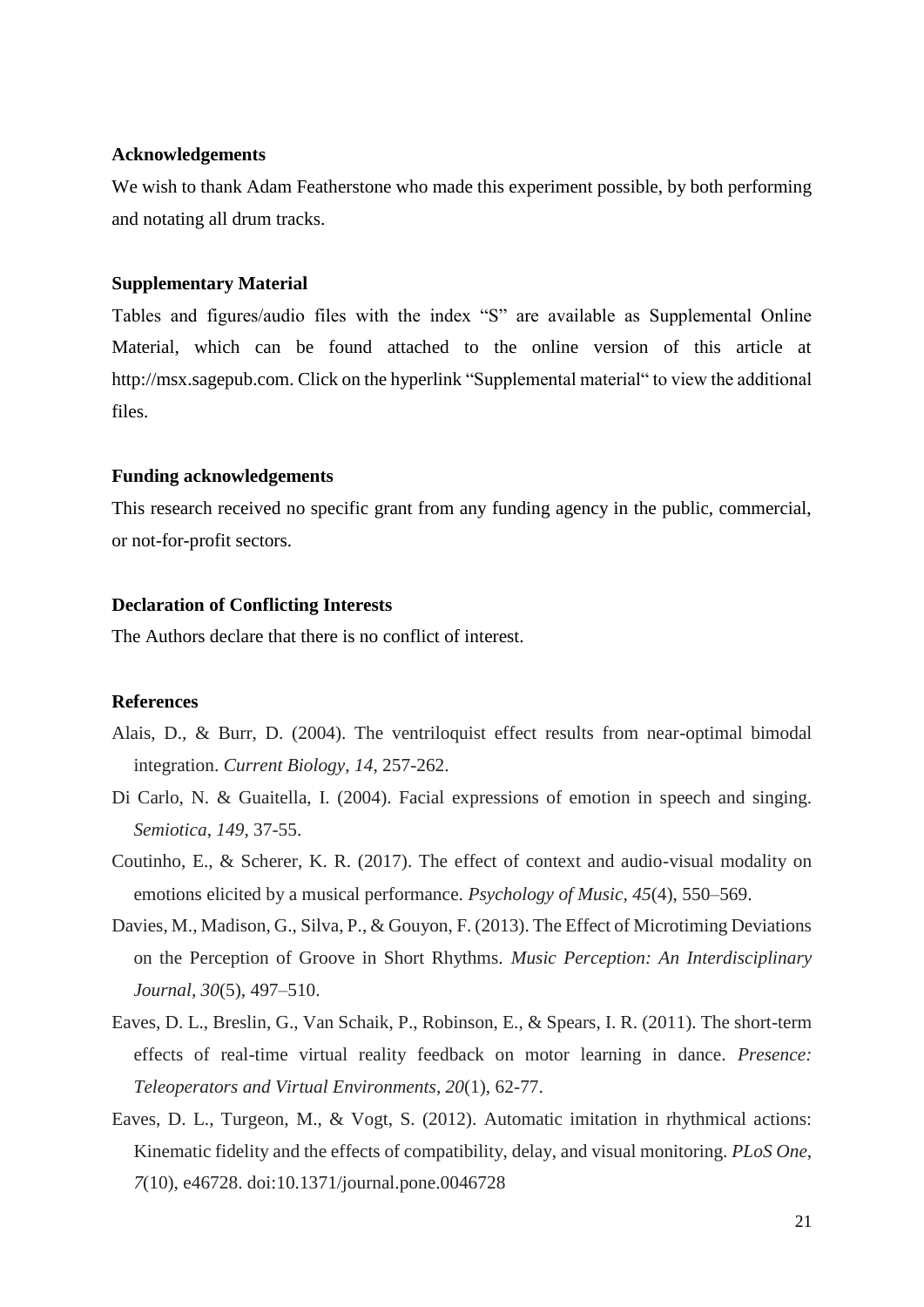- Eaves, D. L., Haythornthwaite, L., & Vogt, S. (2014). Motor imagery during action observation modulates automatic imitation effects in rhythmical actions. *Frontiers in Human Neuroscience*, *8*(28). doi:10.3389/fnhum.2014.00028
- Eaves, D. L., Behmer, L. P., & Vogt, S. (2016). EEG and behavioural correlates of different forms of motor imagery during action observation in rhythmical actions. *Brain and Cognition*, *106*, 90-103.
- Eaves, D. L., Riach, M., Holmes, P. S., & Wright, D. J. (2016b). Motor imagery during action observation: a brief review of evidence, theory and future research opportunities. *Frontiers in Neuroscience, 10*(514). doi:10.3389/fnins.2016.00514
- Etani, T., Marui, A., Kawase, S., & Keller, P. (2018). Optimal tempo for groove: Its relation to directions of body movement and Japanese nori. *Frontiers in Psychology*, *9*(462). doi:10.3389/fpsyg.2018.00462
- Faul, F., Erdfelder, E., Lang, A.-G., & Buchner, A. (2007). G\*Power 3: A flexible statistical power analysis program for the social, behavioral, and biomedical sciences. *Behavior Research Methods, 39*, 175-191.
- Frühauf, J., Kopiez, R., & Platz, F. (2013). Music on the timing grid: The influence of microtiming on the perceived groove quality of a simple drum pattern performance. *Musicae Scientiae, 17*(2), 246–260.
- Griffiths, N. K., & Reay, J. L. (2018). The relative importance of aural and visual information in the evaluation of western canon music performance by musicians and nonmusicians. *Music Perception: An Interdisciplinary Journal*, *35*(3), 364-375.
- Hodges, N. J., Williams, A. M., Hayes, S. J., & Breslin, G. (2007). What is modelled during observational learning? *Journal of Sports Sciences*, *25*(5), 531-545.
- Hofmann, A., Wesolowski, B. C., & Goebl, W. (2017). The tight-interlocked rhythm section: Production and perception of synchronisation in jazz trio performance. *Journal of New Music Research*, *46*(4), 329-341.
- Iyer, V. (2002). Embodied mind, situated cognition, and expressive microtiming in African-American music. *Music Perception: An Interdisciplinary Journal*, *19*(3), 387-414.
- Janata, P., Tomic, S. T., & Haberman, J. M. (2012). Sensorimotor coupling in music and the psychology of the groove. *Journal of Experimental Psychology: General*, *141*(1), 54-75.
- Juchniewicz, J. (2008). The influence of physical movement on the perception of musical performance. *Psychology of Music*, *36*(4), 417-427.
- Keil, C., & Feld, S. (1994). *Music grooves*. Chicago: University of Chicago Press.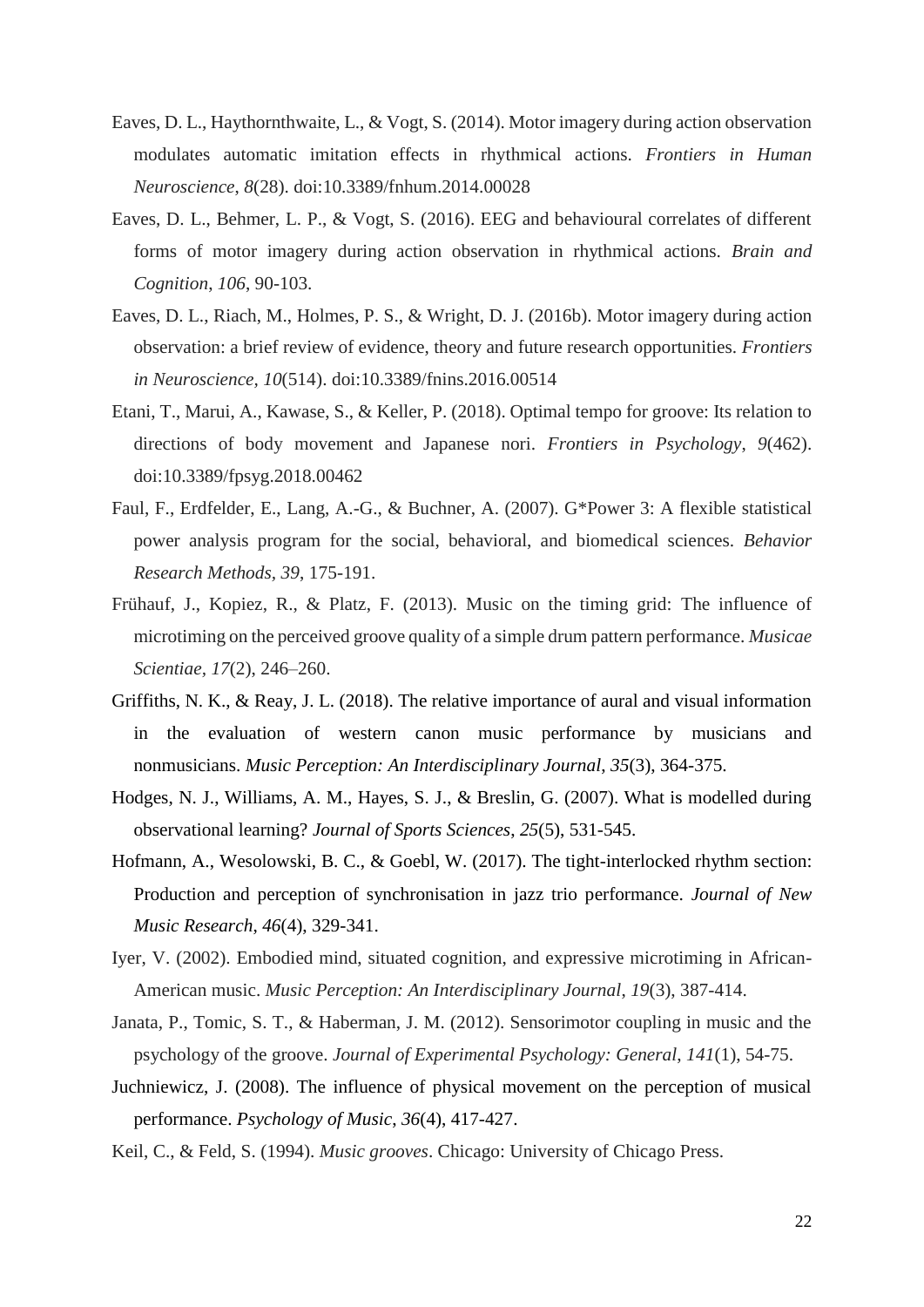- Kilner, J. M., Paulignan, Y., & Blakemore, S.-J. (2003). An interference effect of observed biological movement on action. *Current Biology, 13*(6), 522-525.
- Kilchenmann, L., & Senn, O. (2015). Microtiming in swing and funk affects the body movement behavior of music expert listeners. *Frontiers in Psychology: Performance Science*, *6*(1232). doi:10.3389/fpsyg.2015.01232
- King, A. J., & Palmer, A. R. (1985). Integration of visual and auditory information in bimodal neurones in the guinea-pig superior colliculus. *Experimental Brain Research*, *60*(3), 492- 500.
- Koo, T. K., & Li, M. Y. (2016). A guideline of selecting and reporting intraclass correlation coefficients for reliability research. *Journal of Chiropractic Medicine, 15*(2), 155-163.
- Krahé, C., Hahn, U., & Whitney, K. (2015). Is seeing (musical) believing? The eye versus the ear in emotional responses to music. *Psychology of Music*, *43*(1), 140-148.
- Laurienti, P. J., Kraft, R. A., Maldjian, J. A., Burdette, J. H., & Wallace, M. T. (2004). Semantic congruence is a critical factor in multisensory behavioral performance. *Experimental Brain Research*, *158*(4), 405-414.
- Lee, H., & Noppeney, U. (2014). Music expertise shapes audiovisual temporal integration windows for speech, sinewave speech, and music. *Frontiers in Psychology*, *5*(868). doi:10.3389/fpsyg.2014.00868
- Livingstone, S. R., Thompson, W. F., Wanderley, M. M., & Palmer, C. (2015). Common cues to emotion in the dynamic facial expressions of speech and song. *The Quarterly Journal of Experimental Psychology*, *68*(5), 952-970.
- Ludbrook, J. (2010). Confidence in Altman–Bland plots: A critical review of the method of differences. *Clinical and Experimental Pharmacology and Physiology, 37*(2), 143-149.
- Madison, G. (2006). Experiencing groove induced by music: Consistency and phenomenology. *Music Perception: An Interdisciplinary Journal*, *24*(2), 201-208.
- Madison, G., Gouyon, F., Ullén, F., & Hörnström, K. (2011). Modeling the tendency for music to induce movement in humans: first correlations with low-level audio descriptors across music genres. *Journal of Experimental Psychology. Human Perception and Performance, 37*(5), 1578–1594.
- Madison, G., & Sioros, G. (2014). What musicians do to induce the sensation of groove in simple and complex melodies, and how listeners perceive it. *Frontiers in Psychology, 5*(894). doi:10.3389/fpsyg.2014.00894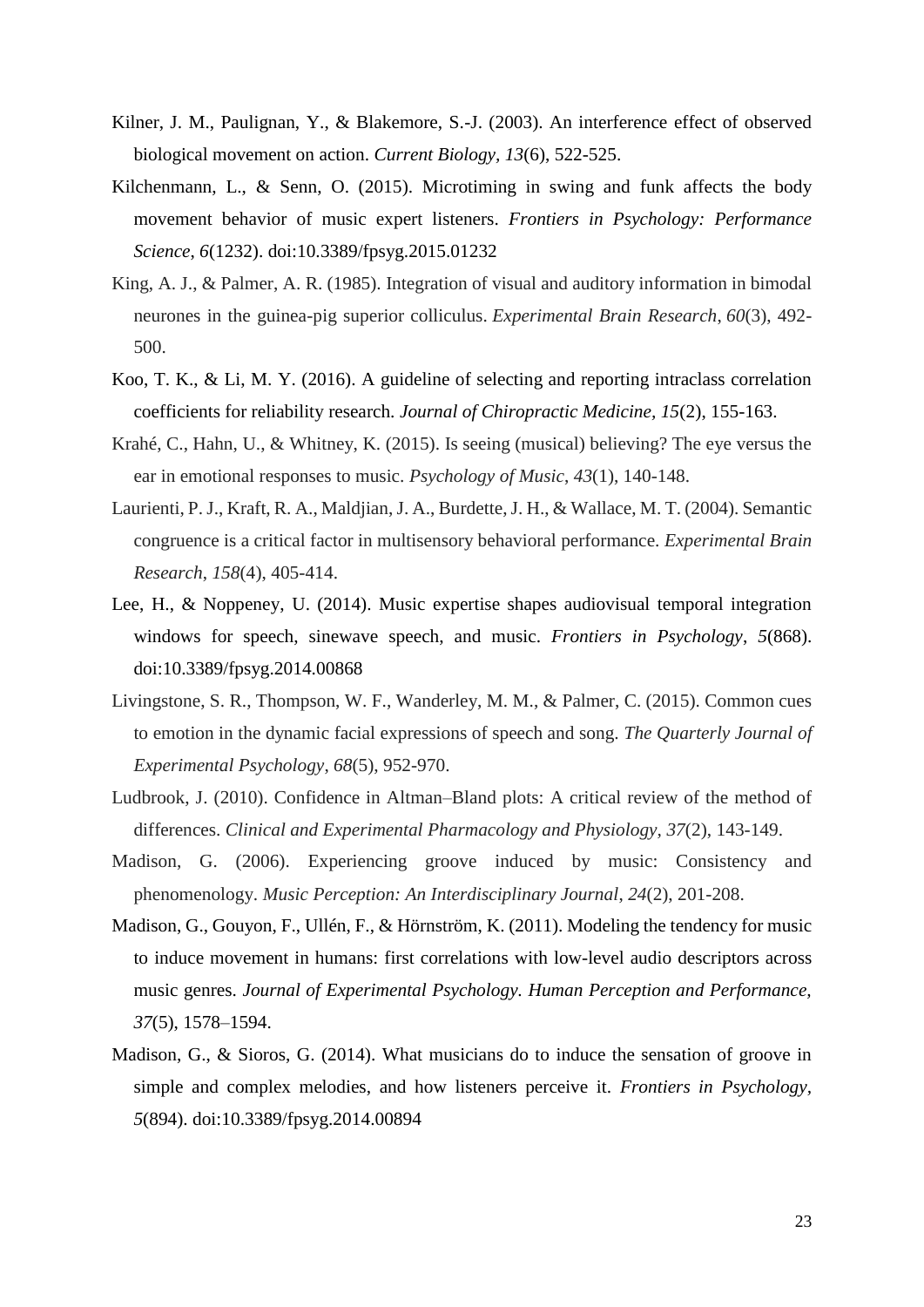Massaro, D. W. (2004). From multisensory integration to talking heads and language learning. In G. Calvert, C. Spence, & B. E. Stein (Eds.), *Handbook of multisensory processes* (pp. 153-176). Cambridge, MA: MIT Press.

McGurk H., MacDonald J. (1976). Hearing lips and seeing voices. *Nature, 264*, 746–748.

- Meredith, M. A., Nemitz, J. W., & Stein, B. E. (1987). Determinants of multisensory integration in superior colliculus neurons. I. Temporal factors. *Journal of Neuroscience*, *7*(10), 3215-3229.
- Meredith, M. A., & Stein, B. E. (1983). Interactions among converging sensory inputs in the superior colliculus. *Science*, *221*(4608), 389-391.
- Meredith, M. A., & Stein, B. E. (1986). Visual, auditory, and somatosensory convergence on cells in superior colliculus results in multisensory integration. *Journal of Neurophysiology*, *56*(3), 640-662.
- Meyers, L. S., Gamst, G., & Guarino, A. J. (2006). *Applied multivariate research: Design and implication.* Thousand Oaks, CA: Sage Publications.
- [Petrini, K.](http://eprints.gla.ac.uk/view/author/7885.html) , Dahl, S., Rocchesso, D., Waadeland, C.H., Avanzini, F., Puce, A., & [Pollick, F.E.](http://eprints.gla.ac.uk/view/author/5312.html) (2009). [Multisensory integration of drumming actions: musical expertise affects perceived](http://eprints.gla.ac.uk/55811/)  [audiovisual asynchrony.](http://eprints.gla.ac.uk/55811/) *[Experimental Brain Research](http://eprints.gla.ac.uk/view/journal_volume/Experimental_Brain_Research.html)*, *198*(2-3), 339-352.
- Platz, F., & Kopiez, R. (2012). When the eye listens: A meta-analysis of how audio-visual presentation enhances the appreciation of music performance. *Music Perception: An Interdisciplinary Journal*, *30*(1), 71-83.
- Quinto, L., Thompson, W. F., Russo, F. A., & Trehub, S. E. (2010). A comparison of the McGurk effect for spoken and sung syllables. *Attention, Perception, & Psychophysics*, *72*(6), 1450-1454.
- Rizzolatti, G., & Sinigaglia, C. (2010). The functional role of the parieto-frontal mirror circuit: Interpretations and misinterpretations. *Nature Reviews. Neuroscience*, *11*(4), 264-274. doi:10.1038/nrn2805
- Scott, M., Taylor, S., Chesterton, P., Vogt, S., & Eaves, D. L. (2018). Motor imagery during action observation increases eccentric hamstring force: an acute non-physical intervention. *Disability and Rehabilitation, 40*(12), 1443-1451.
- Senn, O., Kilchenmann, L., Bechtold, T., & Hoesl, F. (2018). Groove in drum patterns as a function of both rhythmic properties and listeners' attitudes. *PLoS One, 13*(6), e0199604. doi:10.1371/journal.pone.0199604